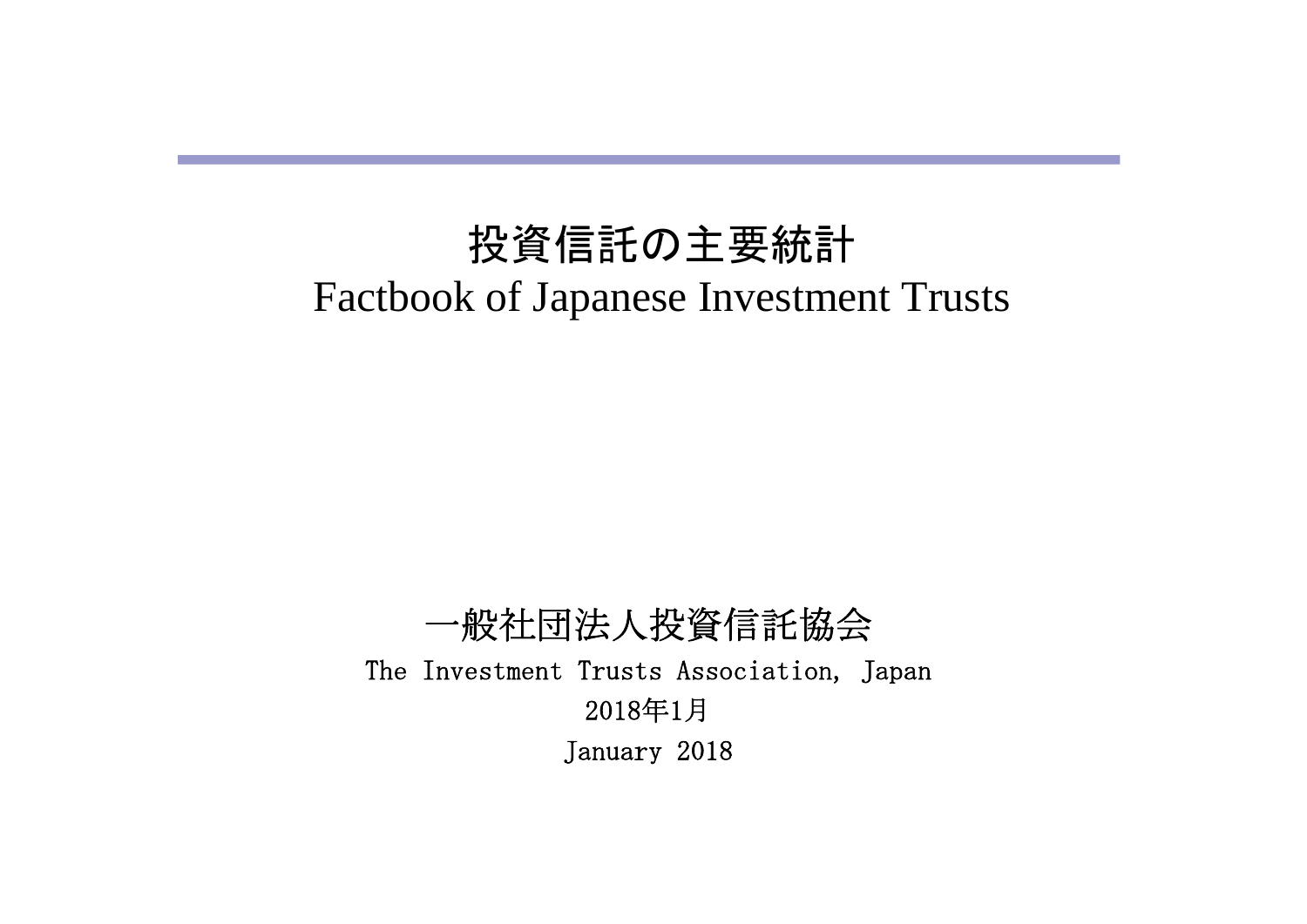Ⅰ.投資信託市場動向 Trend of Japanese Investment Trusts

1. 投資信託の全体像 Total Net Assets-Structure of Investment Trusts 2.公募投信の純資産総額等の推移 Total Net Assets of Publicly Offered Investment Trusts 3.公募株式投信の純資産総額等の推移 Total Net Assets of Publicly Offered Stock Investment Trusts 4. 公募株式投信(除くETF)の純資産総額等の推移 Total Net Assets of Publicly Offered Stock Investment Trusts (Excluding ETFs) 5. 契約型公募投信の新規設定・償還・運用中ファンドの本数 Number of Newly Launched Funds, Redeemed Funds and Currently-Managed Funds / Publicly Offered Investment Trusts 6.株式投信の商品分類別内訳 The Figures of Publicly Offered Stock Investment Trusts by Investment Objectives 7. 1ファンドあたり平均運用資産残高 Average Net Assets per Fund 8.毎月決算型ファンドの純資産総額と株式投信に占める割合 Total Net Assets of Monthly Payout Funds and Percentage of Monthly Payout Funds in Publicly Offered Stock Investment Trusts 9. 公募株式投信に占める外貨建純資産比率の推移 Percentage of Foreign Currency-Denominated Assets in Publicly Offered Investment Trusts and Publicly Offered Stock Investment Trusts 10. 公募株式投信における国内株式への投資比率 Percentage of Domestic Shares in Publicly Offered Stock Investment Trusts 11. 公募株式投信の販売態別純資産残高とシェア Total Net Assets and Share of Publicly Offered Stock Investment Trusts by Distribution Channels 12.ETFの純資産総額と本数 The Number and Total Net Assets of ETFs 13.公募株式投信(追加型)における運用管理費用(信託報酬)の状況 Fees and Expenses of Publicy Offered Stock Investment Trusts (Trust Remunerations) 14.公募株式投信(追加型)における販売手数料の状況 Fees and Expenses of Publicy Offered Stock Investment Trusts (Sales Charges) 15.公募株式投信(除くETF)の平均保有期間の推移 Average holding period of Publicly Offered Stock Investment Trusts (Excluding ETFs) 16.上場REITの純資産総額 Total Net Assets of Listed REITs 17.確定拠出年金(DC)向けファンドの市場規模(推計) Total Net Assets of Investment Trusts For Defined Contribution Pension Plan 18.ラップ向けファンドの市場規模(推計) Total Net Assets of Investment Trusts For Wrap Account 19. 契約型私募投信の純資産総額の推移 Total Net Assets of Privately Placed Investment Trusts 20.主要国における個人金融資産構成の比率 Ratio of Individual Financial Assets Structure in the Major Countries 21. 投資信託の世界統計 World Statistics of Investment Funds

Ⅱ.業界の概況 Outline of Industry

22. 協会会員数等の推移 The Number of Member Companies of JITA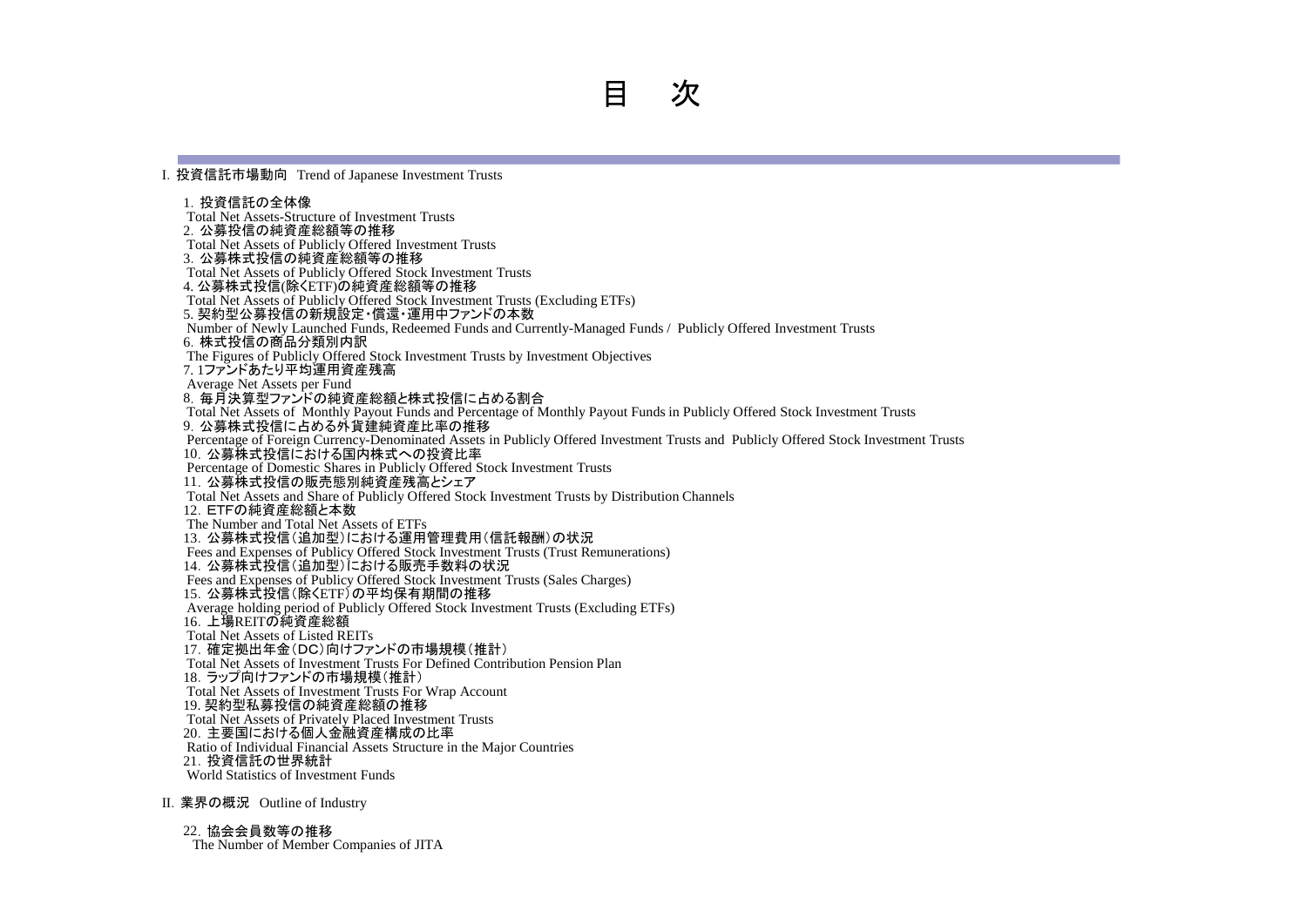### 1. 投資信託の全体像

#### Total Net Assets-Structure of Investment Trusts

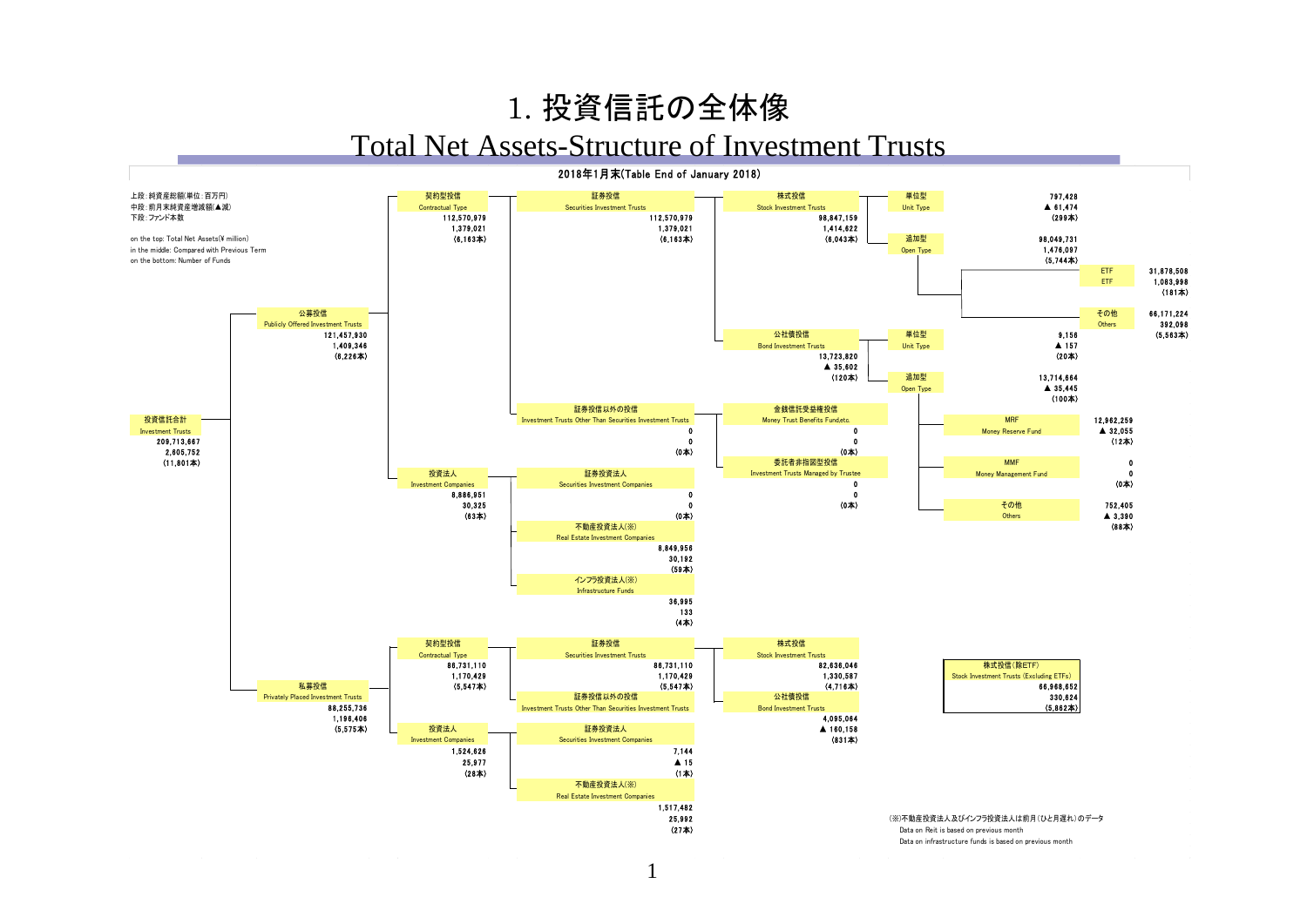## 2. 公募投信の純資産総額等の推移

#### Total Net Assets of Publicly Offered Investment Trusts

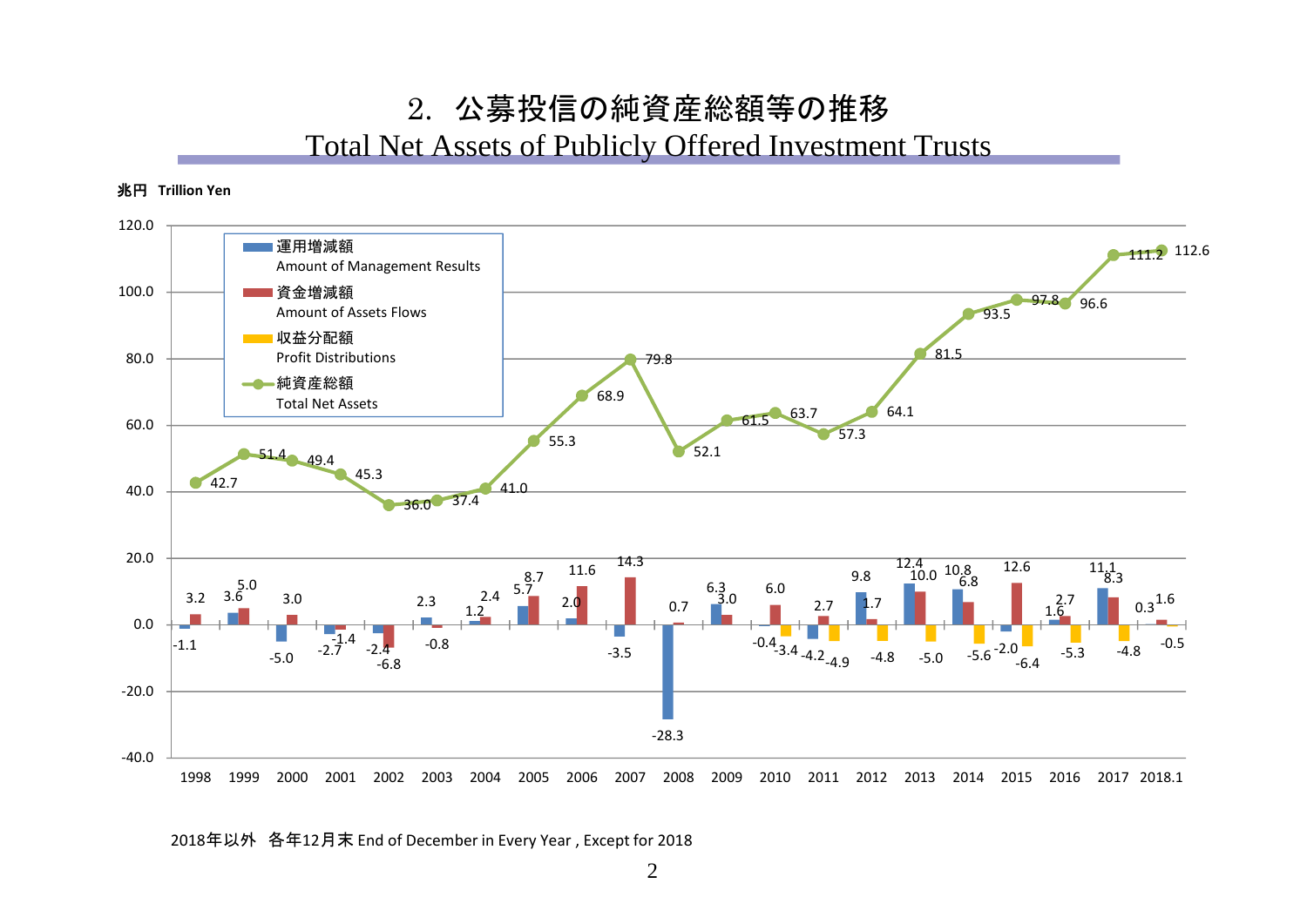3. 公募株式投信の純資産総額等の推移

Total Net Assets of Publicly Offered Stock Investment Trusts

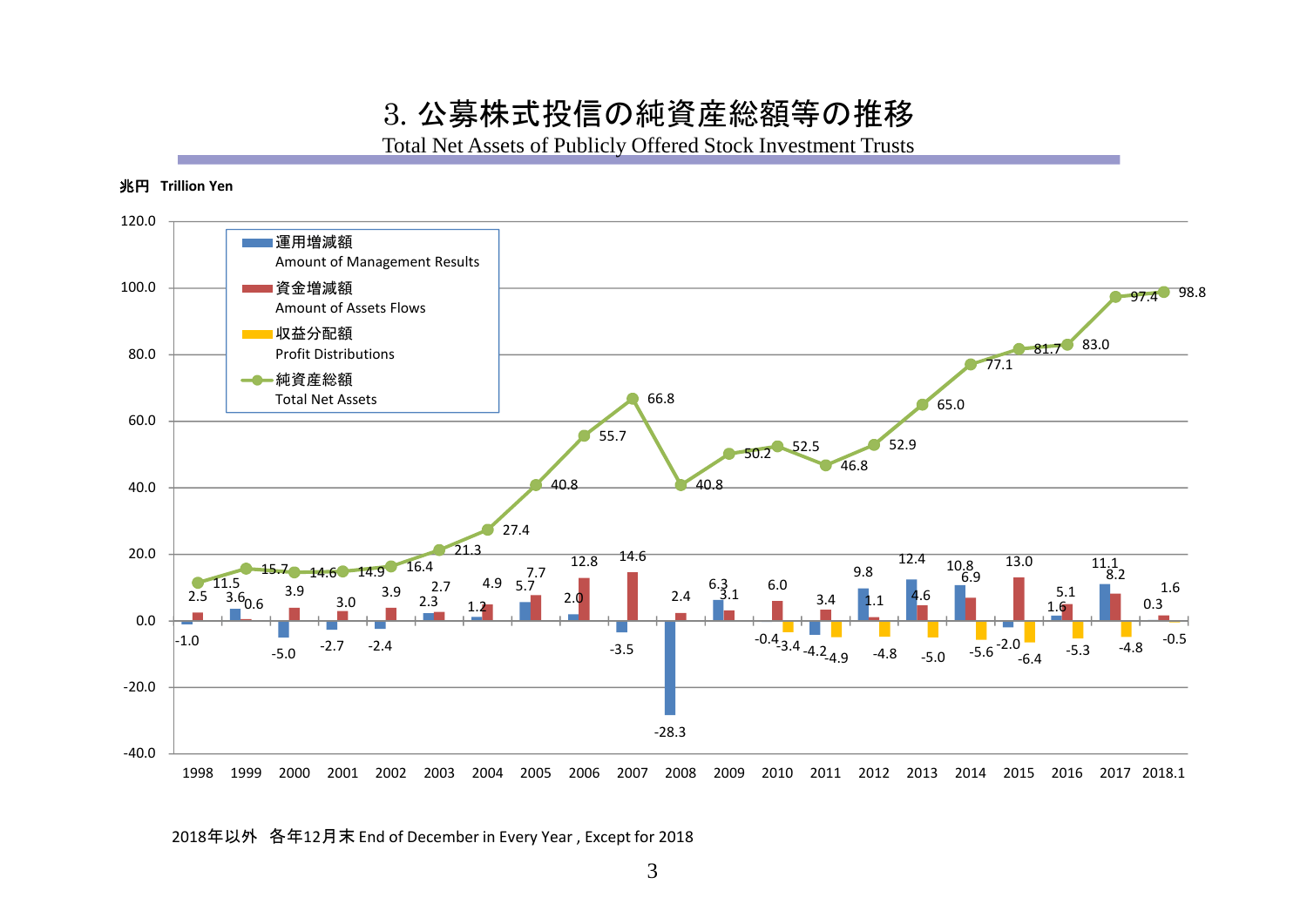#### 4. 公募株式投信(除くETF)の純資産総額等の推移

Total Net Assets of Publicly Offered Stock Investment Trusts (Excluding ETFs)

#### 兆円 **Trillion Yen**

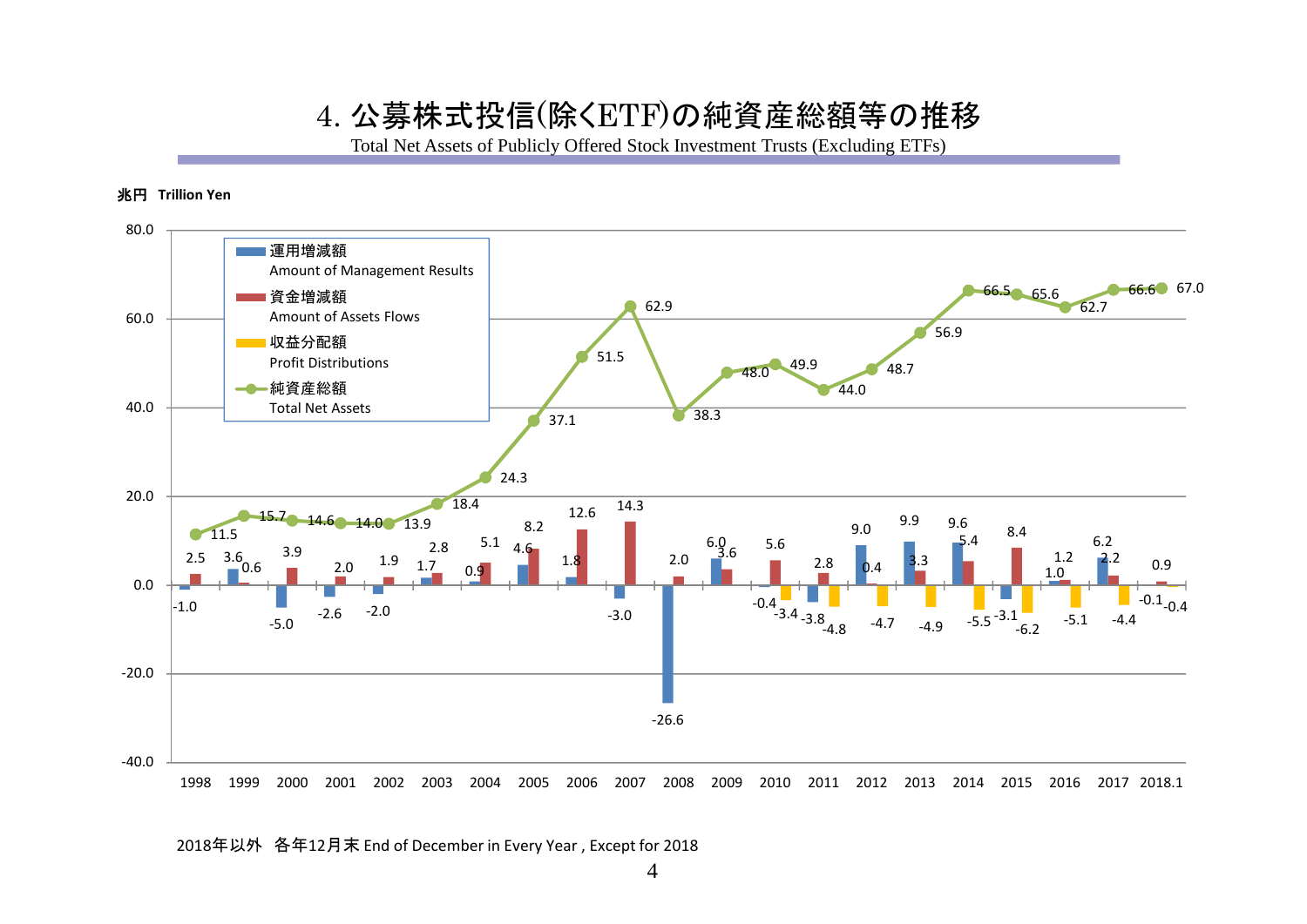#### 5. 契約型公募投信の新規設定・償還・運用中ファンドの本数

Number of Newly Launched Funds, Redeemed Funds and Currently-Managed Funds / Publicly Offered Investment Trusts

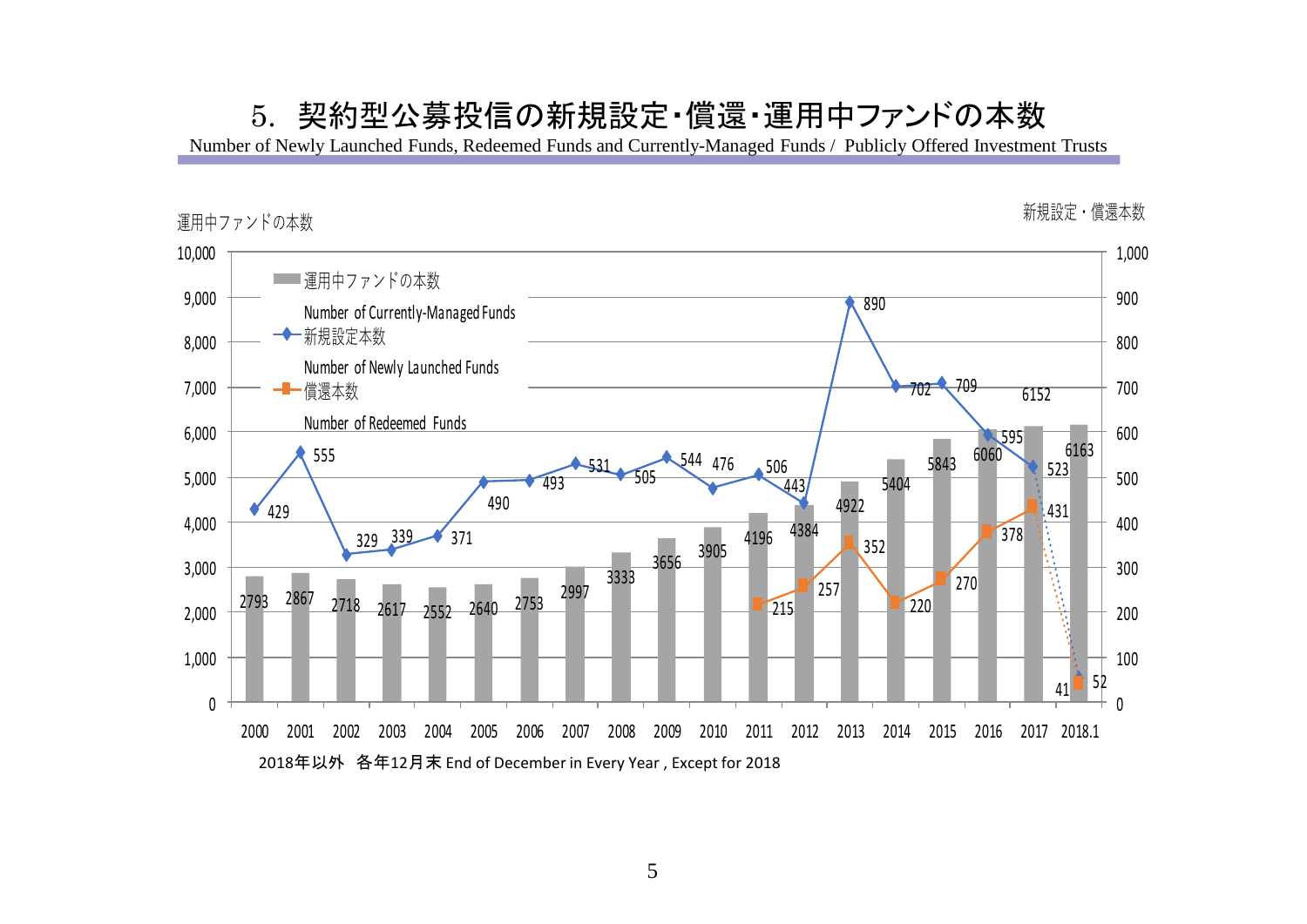### 6. 株式投信の商品分類別内訳

The Figures of Publicly Offered Stock Investment Trusts by Investment Objectives

2018年1月末(Table End of January 2018)

|                                |                                                         |                     |                           |                               |                           |                                            |                                           |                                             |                                  |                       | (単位:億円; ¥ 100 million)           |                              |
|--------------------------------|---------------------------------------------------------|---------------------|---------------------------|-------------------------------|---------------------------|--------------------------------------------|-------------------------------------------|---------------------------------------------|----------------------------------|-----------------------|----------------------------------|------------------------------|
| 地域 Area                        | 項目 ITEMS<br>資産 Assets                                   | 設定額<br>Sales<br>(A) | 解約額<br>Repurchases<br>(B) | 解約率<br>Rate of<br>Repurchases | 償還額<br>Redemptions<br>(C) | 資金増減(▲)額<br>$(D) =$<br>$(A) - ((B) + (C))$ | 運用増減(▲)額<br><b>Managed Results</b><br>(E) | 収益分配額<br><b>Profit Distributions</b><br>(F) | 純資産増減(▲)額<br>$((D) + (E) - (F))$ | 増減率<br>Rate of Change | 純資産総額<br><b>Total Net Assets</b> | ファンド本数<br>Number of<br>Funds |
| 国内 Domestic                    | 株式 Stock                                                | 18,448              | 9,261                     | 2.3                           | 118                       | 9,069                                      | 5,190                                     | 798                                         | 13,460                           | 3.4                   | 408,923                          | 1,033                        |
|                                | 債券 Bond                                                 | 1,201               | 1,322                     | 4.6                           | $\Omega$                  | ▲120                                       | $\blacktriangle$ 54                       | 13                                          | ▲187                             | $\blacktriangle 0.6$  | 28,792                           | 222                          |
|                                | 不動産投信 Real Estate Investment Trusts                     | 1,124               | 926                       | 2.7                           |                           | 198                                        | 1,698                                     | 297                                         | 1,599                            | 4.7                   | 35,918                           | 125                          |
|                                | その他資産 Other Assets                                      |                     | 10                        | 7.0                           |                           | $\blacktriangle$ 2                         | $\Omega$                                  |                                             | $\triangle$ 2                    | $\blacktriangle$ 1.3  | 139                              |                              |
|                                | 資産複合 Asset Mix                                          | 139                 | 213                       | 3.6                           |                           | $\blacktriangle$ 74                        | 37                                        | 14                                          | $\triangle$ 50                   | $\blacktriangle$ 0.9  | 5,845                            | 70                           |
|                                |                                                         | 20,921              | 11,732                    | 2.5                           | 118                       | 9,072                                      | 6,871                                     | 1,122                                       | 14,820                           | 3.2                   | 479,618                          | 1,454                        |
| 海外 Foreign                     | 株式 Stock                                                | 4,142               | 2,482                     | 3.1                           |                           | 1,660                                      | 1,524                                     | 412                                         | 2,772                            | 3.5                   | 82,202                           | 859                          |
|                                | 債券 Bond                                                 | 2,267               | 2,923                     | 2.3                           | 10                        | ▲666                                       | ▲1,774                                    | 809                                         | ▲3,249                           | $\blacktriangle$ 2.5  | 125,882                          | 1,253                        |
|                                | 不動産投信 Real Estate Investment Trusts                     | 779                 | 1.795                     | 3.6                           | <sup>0</sup>              | $\blacktriangle$ 1,017                     | ▲3,587                                    | 632                                         | ▲5,236                           | ▲10.6                 | 44.338                           | 226                          |
|                                | その他資産 Other Assets                                      | 96                  | 376                       | 4.7                           |                           | ▲285                                       | 20                                        | 34                                          | ▲300                             | $\blacktriangle$ 3.7  | 7,751                            | 191                          |
|                                | 資産複合 Asset Mix                                          | 417                 | 730                       | 3.9                           | $\Omega$                  | $\blacktriangle$ 313                       | ▲315                                      | 184                                         | ▲813                             | $\blacktriangle$ 4.3  | 18,131                           | 192                          |
|                                |                                                         | 7,701               | 8,306                     | 2.9                           | 16                        | $\triangle 621$                            | ▲4,132                                    | 2,072                                       | ▲6,825                           | $\blacktriangle$ 2.4  | 278,305                          | 2,721                        |
| 内外 InterNational               | 株式 Stock                                                | 8.905               | 2,375                     | 3.1                           | $\Omega$                  | 6,530                                      | 1,556                                     | 739                                         | 7,346                            | 9.7                   | 82.925                           | 361                          |
|                                | 債券 Bond                                                 | 1,132               | 746                       | 1.9                           | 249                       | 138                                        | ▲545                                      | 93                                          | ▲500                             | $\blacktriangle$ 1.3  | 37,857                           | 349                          |
|                                | 不動産投信 Real Estate Investment Trusts                     | 208                 | 484                       | 2.7                           | $\Omega$                  | ▲275                                       | ▲1.097                                    | 251                                         | ▲1,623                           | $\blacktriangle$ 9.0  | 16.361                           | 91                           |
|                                | その他資産 Other Assets                                      | 123                 | 204                       | 2.7                           | 359                       | ▲441                                       | $\blacktriangle$ 15                       | 30                                          | ▲485                             | $\blacktriangle 6.5$  | 7,000                            | 151                          |
|                                | 資産複合 Asset Mix                                          | 3,245               | 1.604                     | 1.9                           | 22                        | 1,619                                      | $\blacktriangle$ 6                        | 200                                         | 1,412                            | 1.7                   | 86,405                           | 916                          |
|                                |                                                         | 13,613              | 5,413                     | 2.4                           | 630                       | 7,570                                      | ▲107                                      | 1,312                                       | 6,151                            | 2.7                   | 230,548                          | 1,868                        |
| 株式投信合計 Stock Investment Trusts |                                                         | 42.236              | 25.451                    | 2.6                           | 765                       | 16.021                                     | 2.632                                     | 4.507                                       | 14.146                           | 1.5                   | 988.472                          | 6,043                        |
|                                | 株式投信(除くETF) 合計 Stock Investment Trusts (Excluding ETFs) | 29.666              | 20,165                    | 3.0                           | 765                       | 8.736                                      | ▲1.212                                    | 4.218                                       | 3.306                            | 0.5                   | 669.687                          | 5,862                        |
| インデックス Index                   | 日経225 NIKKEI225                                         | 5.542               | 3,437                     | 2.4                           | n                         | 2,105                                      | 1,996                                     | 111                                         | 3.990                            | 2.8                   | 145,203                          | 90                           |
|                                | <b>TOPIX TOPIX</b>                                      | 5,204               | 1,036                     | 0.7                           | n                         | 4,168                                      | 1,537                                     | 87                                          | 5,617                            | 3.6                   | 161,531                          | 80                           |
|                                | その他 Others                                              | 5.911               | 3,685                     | 3.8                           | $\Omega$                  | 2,226                                      | 663                                       | 224                                         | 2.665                            | 2.7                   | 100.589                          | 741                          |
|                                |                                                         | 16,657              | 8,158                     | 2.1                           | $\Omega$                  | 8,498                                      | 4,196                                     | 423                                         | 12,272                           | 3.1                   | 407,323                          | 911                          |
| ETF ETF                        |                                                         | 12,570              | 5,285                     | 1.7                           | $\overline{0}$            | 7,285                                      | 3,844                                     | 289                                         | 10,840                           | 3.5                   | 318,785                          | 181                          |
| 毎月決算型 Monthly Payout           |                                                         | 5,211               | 8,309                     | 2.7                           | 23                        | ▲3,121                                     | ▲5.266                                    | 2.914                                       | ▲11,301                          | $\blacktriangle$ 3.7  | 294.973                          | 1,459                        |
| ファンドオブファンズ Fund of Funds       |                                                         | 9,628               | 6,968                     | 2.6                           | 48                        | 2,613                                      | $\triangle$ 242                           | 1,822                                       | 549                              | 0.2                   | 264,122                          | 2,170                        |
| 特殊型 Special Type               | ブル・ベア型 Bull/Bear                                        | 1,101               | 906                       | 30.5                          | 19                        | 176                                        |                                           |                                             | 182                              | 6.1                   | 3,156                            | 56                           |
|                                | 条件付運用型 Conditional Management                           |                     |                           | 0.0                           | $\Omega$                  | n                                          |                                           |                                             |                                  | 0.1                   | 25                               |                              |
|                                | ロング・ショート型 Long/Short                                    | 234                 | 160                       | 2.5                           | 10                        | 63                                         | 77                                        |                                             | 139                              | 2.2                   | 6,618                            | 79                           |
|                                | その他型 Others                                             | 45                  | 21                        | 2.4                           | $\Omega$                  | 24                                         | 17                                        | 17                                          | 24                               | 2.7                   | 926                              | 22                           |
|                                |                                                         | 1,380               | 1,088                     | 10.5                          | 29                        | 263                                        | 101                                       | 19                                          | 346                              | 3.3                   | 10,725                           | 160                          |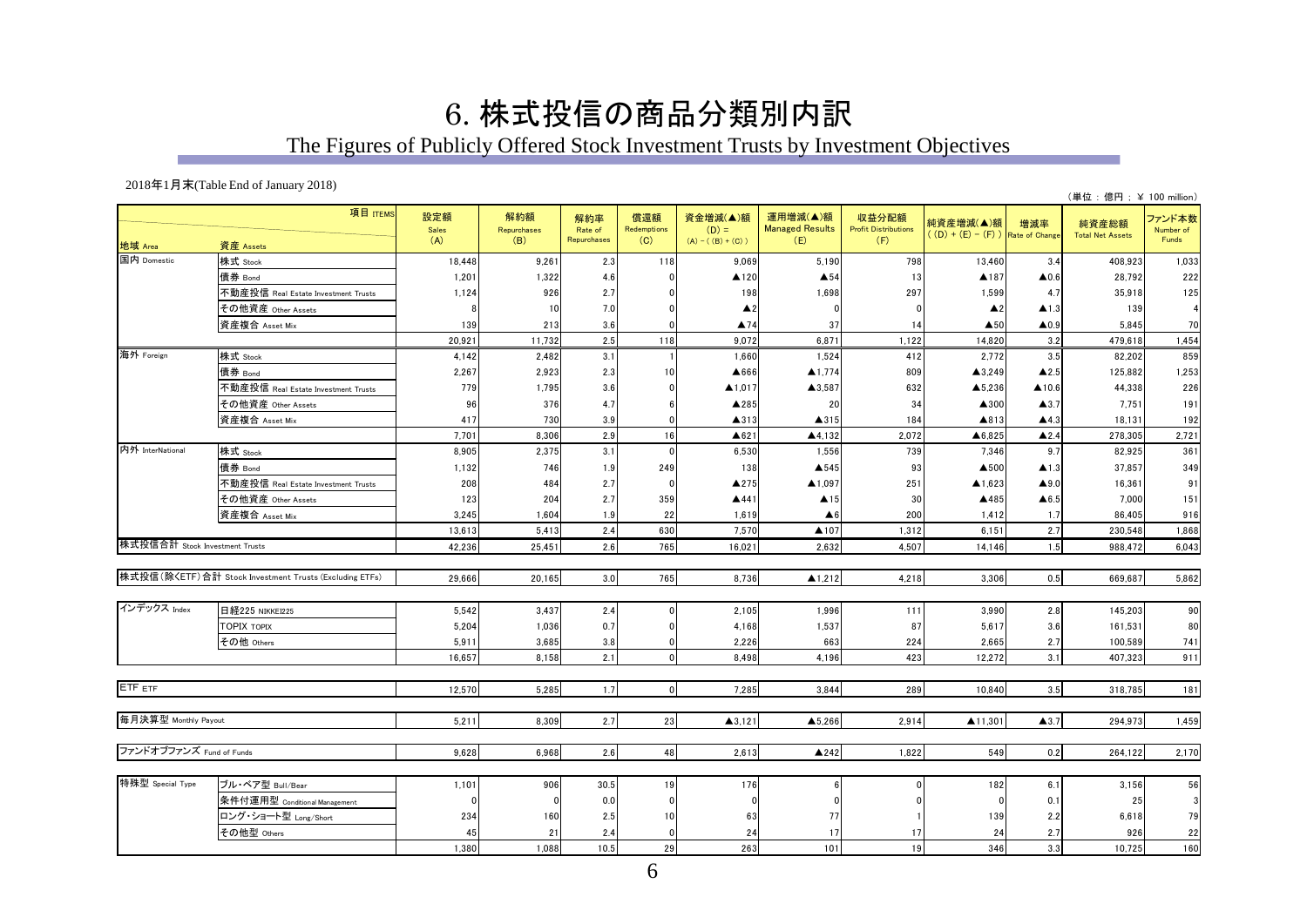7. 1ファンドあたり平均運用資産残高 Average Net Assets per Fund

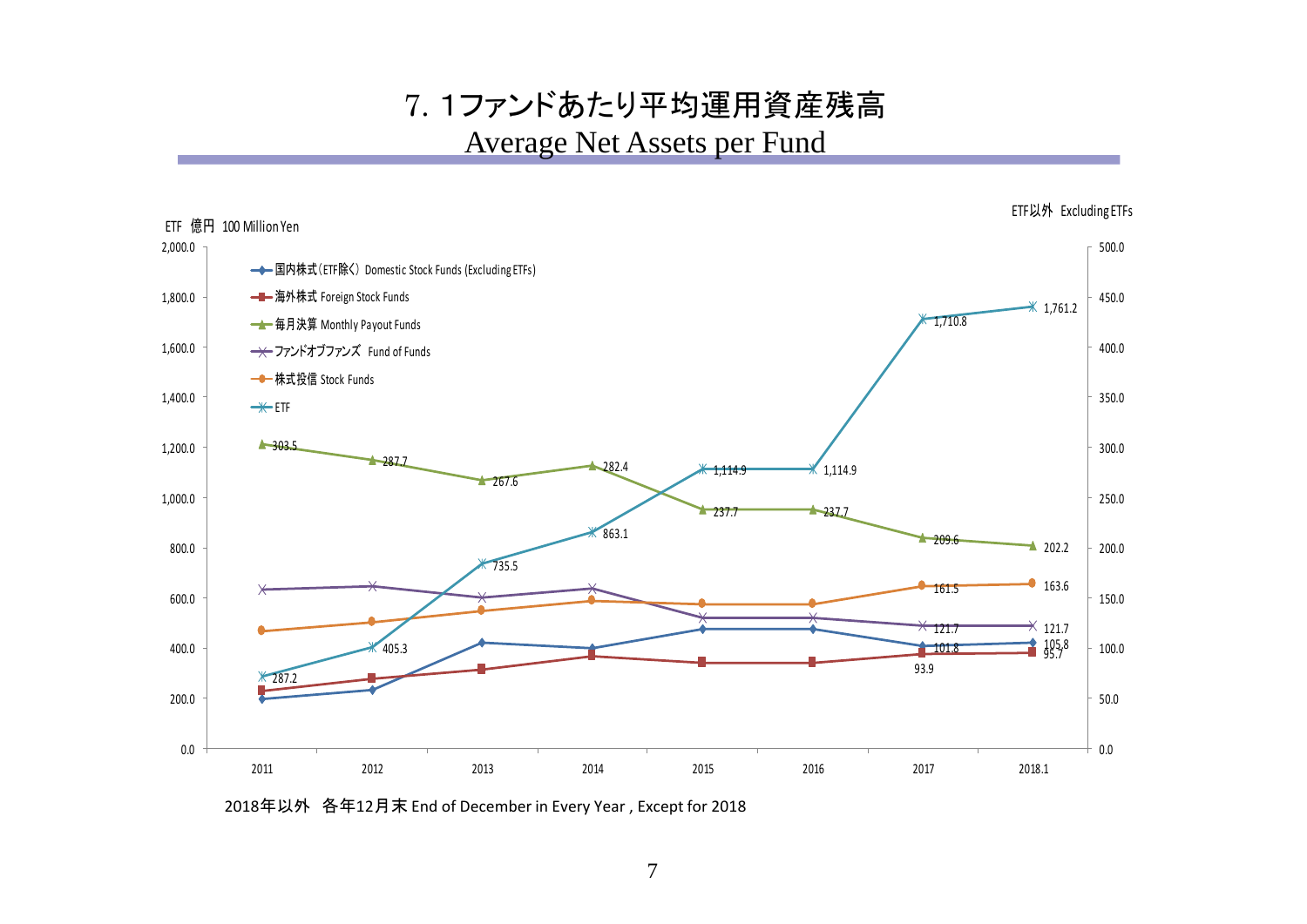#### 8. 毎月決算型ファンドの純資産総額と株式投信に占める割合

Total Net Assets of Monthly Payout Funds and Percentage of Monthly Payout Funds in Publicly Offered Stock Investment Trusts



**■■■割合** Percentage of Monthly Payout Funds in Publicly Offered Stock Investment Trusts

■■ETFを除いた割合 Percentage of Monthly Payout Funds in Publicly Offered Stock Investment Trusts(Excluding ETFs)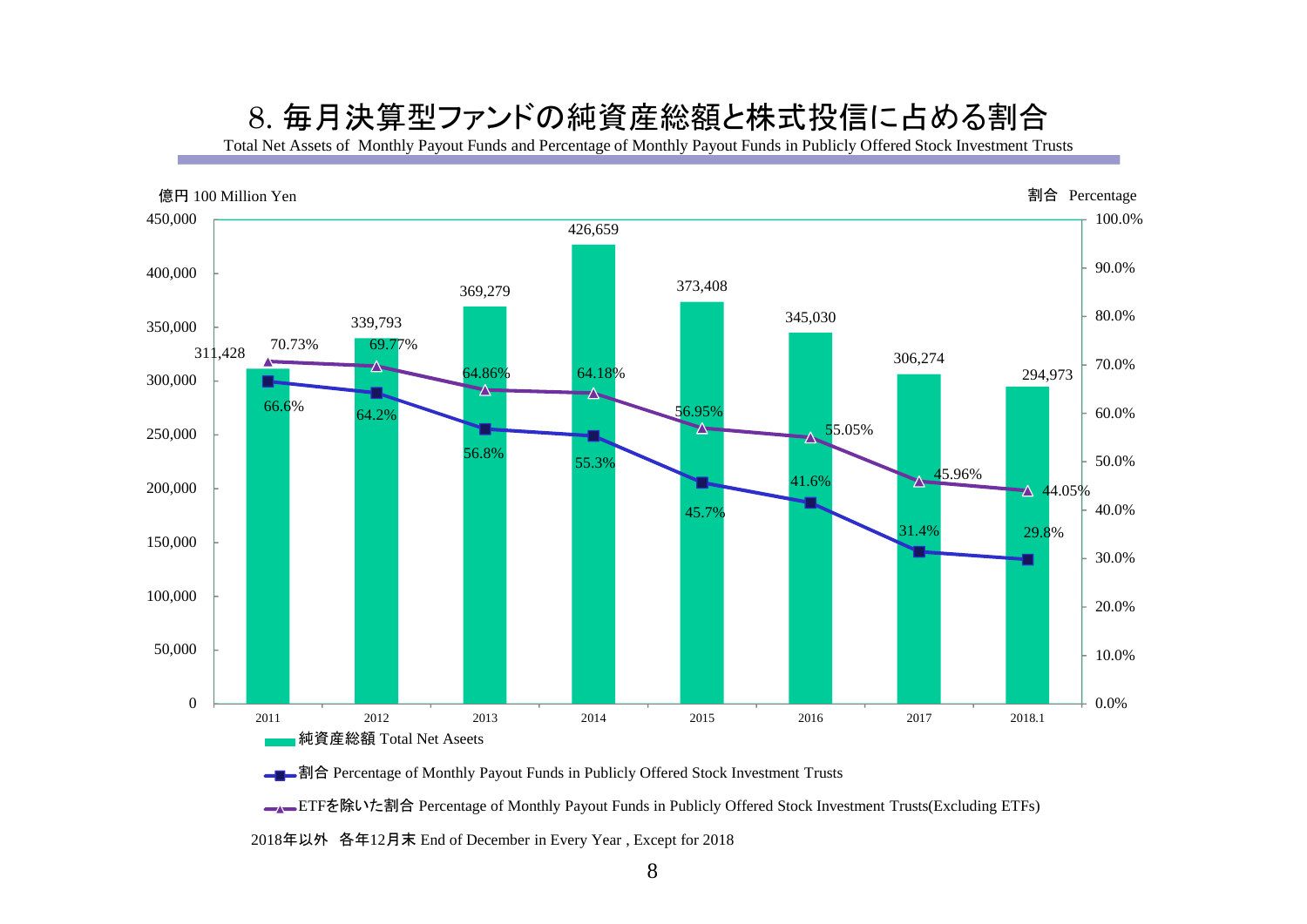### 9. 公募株式投信に占める外貨建純資産比率の推移

Percentage of Foreign Currency-Denominated Assets in Publicly Offered Investment Trusts and Publicly Offered Stock Investment Trusts



#### (\*)外貨建純資産に円建て外国投資信託は含まれていない場合がある。

There are cases which Foreign Currency-Denominated Assets don't include Yen-denominated Off-Shore Funds Assets.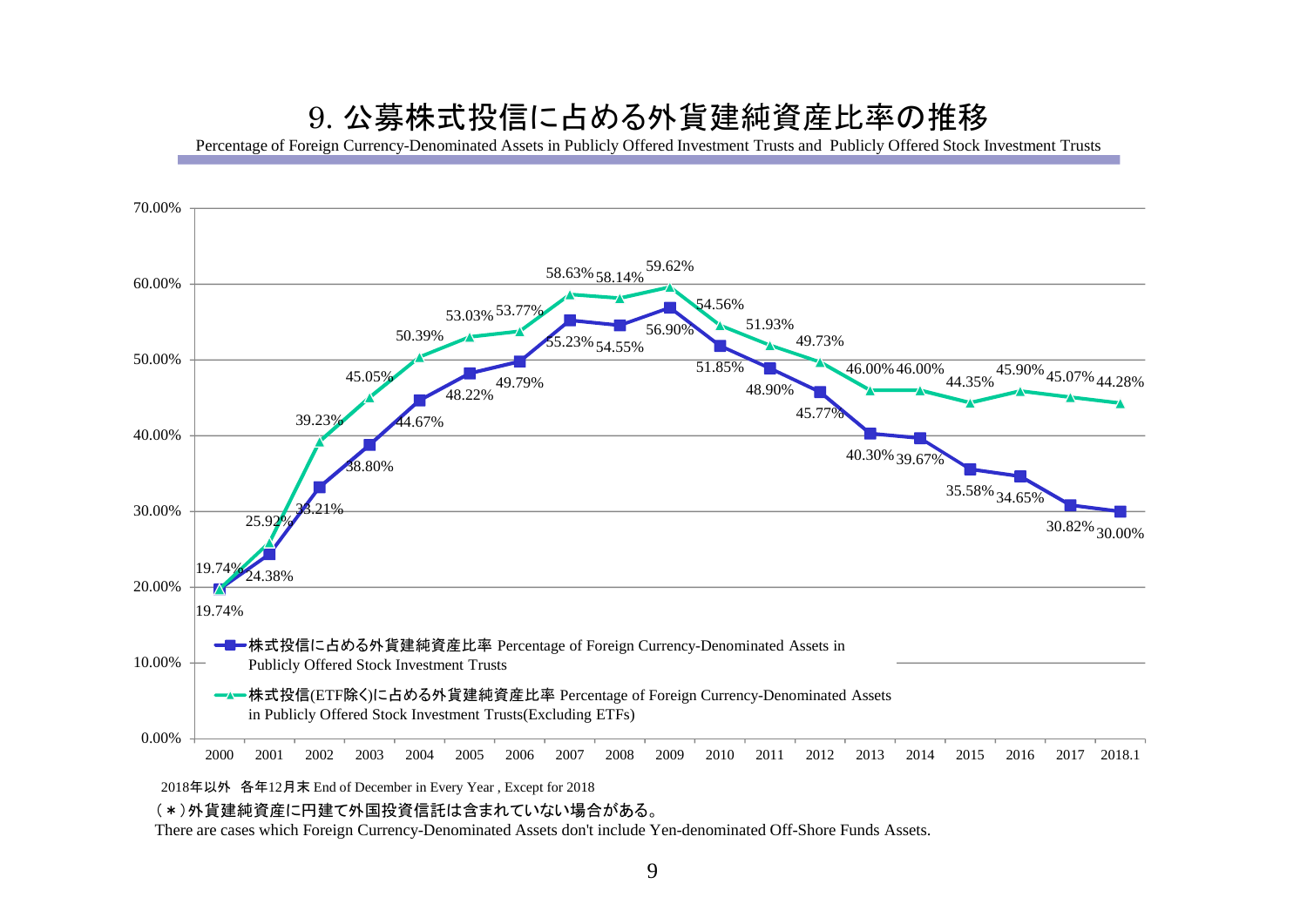#### 10. 公募株式投信における国内株式への投資比率の推移

Percentage of Domestic Shares in Publicly Offered Stock Investment Trusts



10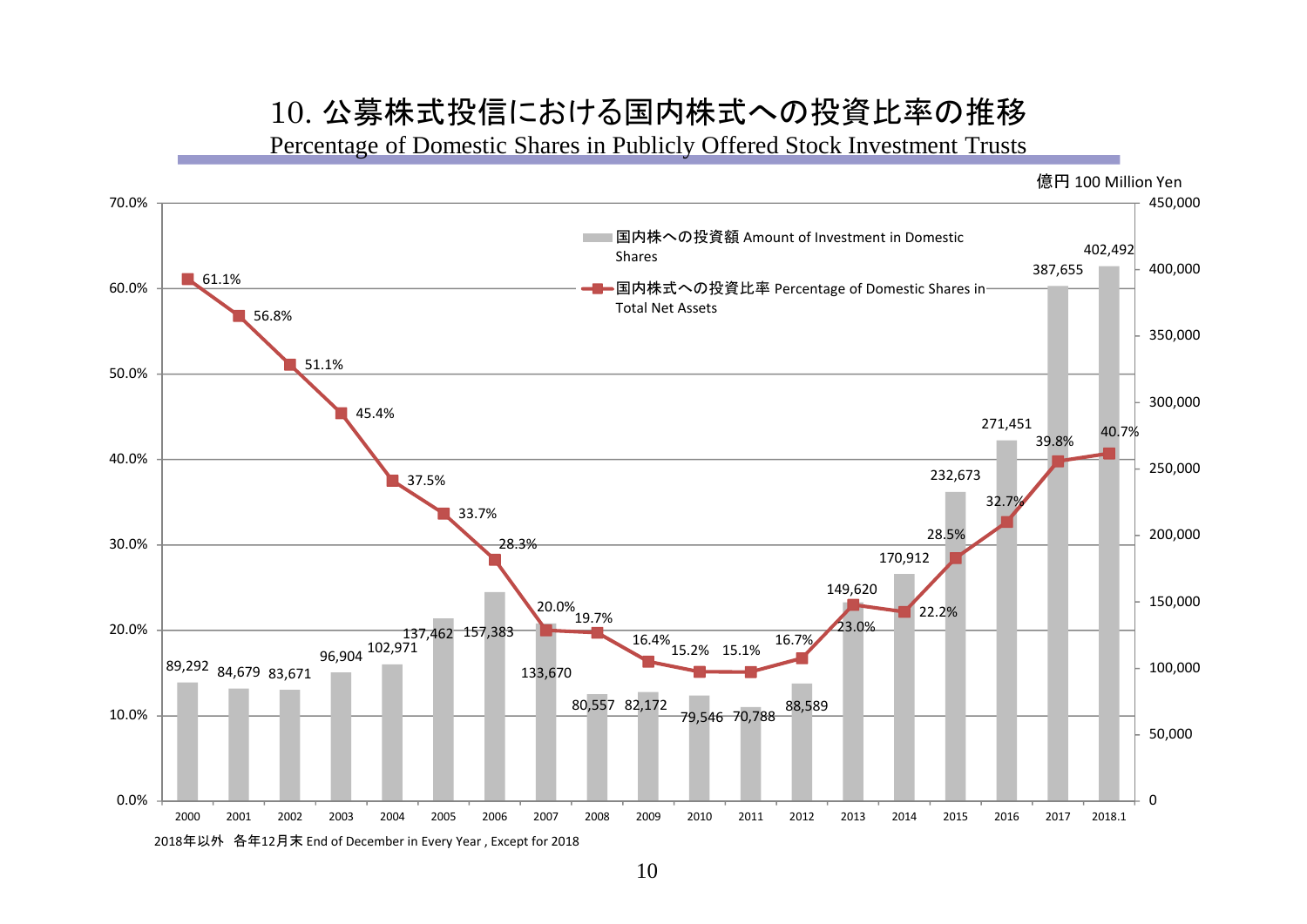## 11. 公募株式投信の販売態別純資産残高とシェア

Total Net Assets and Share of Publicly Offered Stock Investment Trusts by Distribution Channels



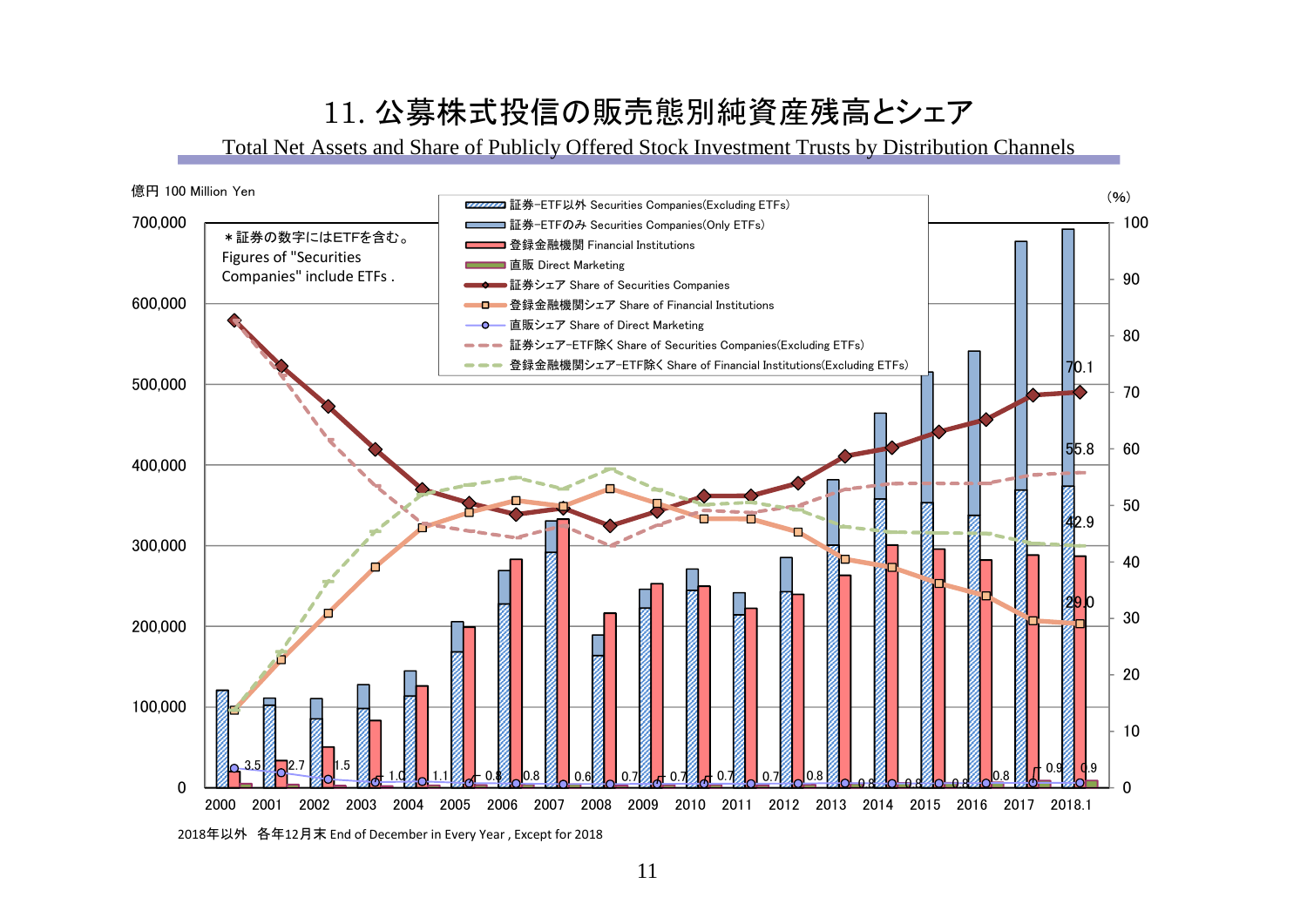#### 12. ETFの純資産総額と本数 The Number and Total Net Assets of ETFs

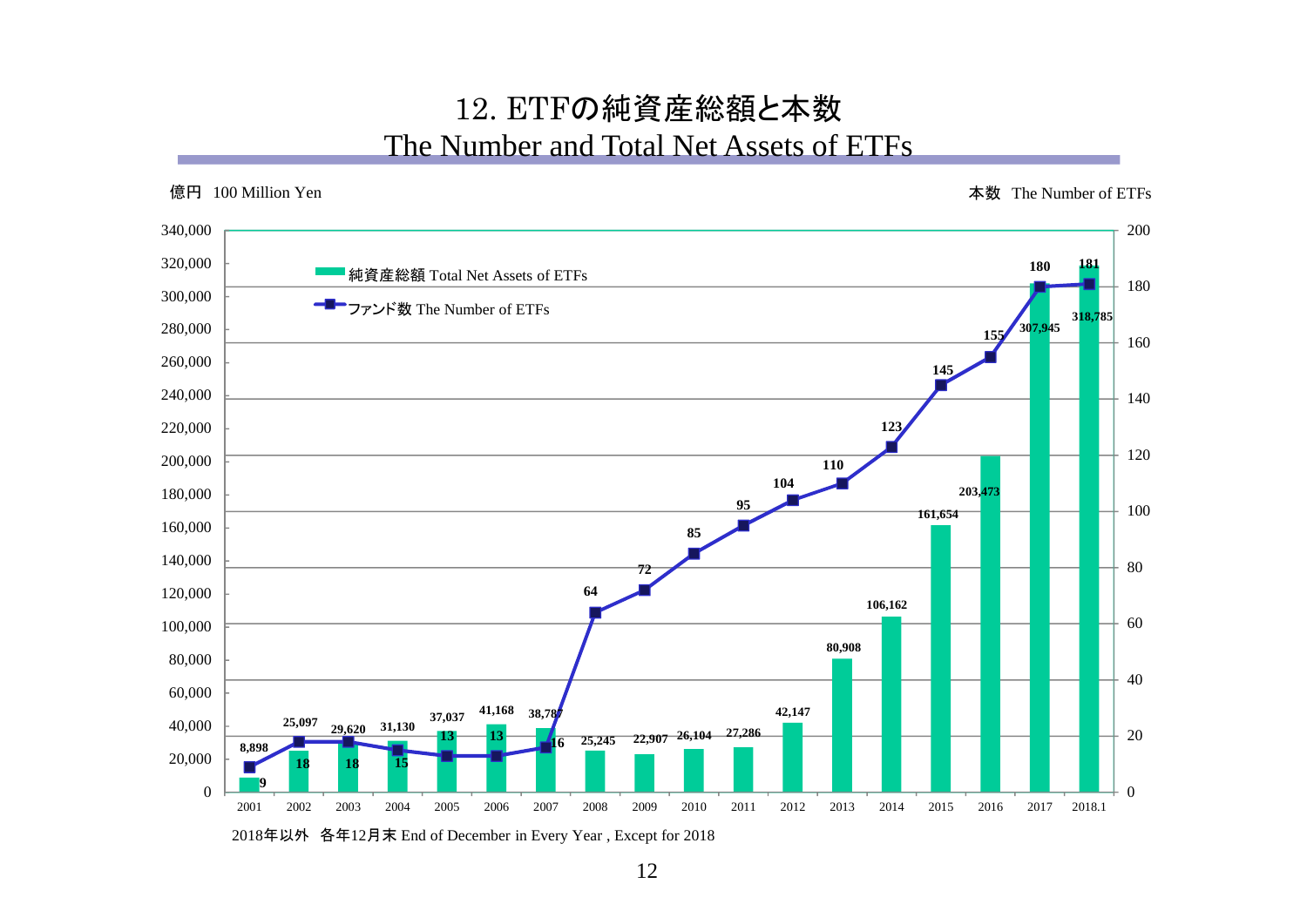## 13. 公募株式投信(追加型)における運用管理費用(信託報酬)の状況

Fees and Expenses of Publicy Offered Stock Investment Trusts (Trust Remunerations)

|                                     | 2018年1月末(Table End of January 2018) |                                                  |                      |               |                                                   |                      |               |                                 |                      |               |                                                          |                      |               | (単位:%(税抜Excluding tax))          |
|-------------------------------------|-------------------------------------|--------------------------------------------------|----------------------|---------------|---------------------------------------------------|----------------------|---------------|---------------------------------|----------------------|---------------|----------------------------------------------------------|----------------------|---------------|----------------------------------|
| 項目 ITEMS                            |                                     | 運用管理費用<br><b>Trust Remuneration</b><br>$(A+B+C)$ |                      |               | 委託会社<br>Trust Remuneration for The Trustor<br>(A) |                      |               | 販売会社<br><b>Agent Fee</b><br>(B) |                      |               | 受託会社<br><b>Trust Remuneration for The Trustee</b><br>(C) |                      |               | ファンド本数<br><b>Number of Funds</b> |
| 地域 Area                             | 資産 Assets                           | 平均<br>Average                                    | 最大<br><b>Maximum</b> | 最小<br>Minimum | 平均<br>Average                                     | 最大<br><b>Maximum</b> | 最小<br>Minimum | 平均<br>Average                   | 最大<br><b>Maximum</b> | 最小<br>Minimum | 平均<br>Average                                            | 最大<br><b>Maximum</b> | 最小<br>Minimum | $(\times)$                       |
| 国内 Domestic                         | 株式 Stock                            | 1.05                                             | 2.15                 | 0.06          | 0.52                                              | 1.60                 | 0.05          | 0.47                            | 1.10                 | 0.00          | 0.06                                                     | 0.15                 | 0.02          | 914                              |
|                                     | 債券 Bond                             | 0.35                                             | 1.00                 | 0.05          | 0.17                                              | 0.47                 | 0.02          | 0.15                            | 0.67                 | 0.00          | 0.03                                                     | 0.07                 | 0.01          | 97                               |
|                                     | 不動産投信 Real Estate Investment Trusts | 0.70                                             | 1.35                 | 0.16          | 0.33                                              | 0.69                 | 0.01          | 0.33                            | 0.75                 | 0.00          | 0.04                                                     | 0.08                 | 0.02          | 111                              |
|                                     | その他資産 Other Assets                  | 1.18                                             | 1.89                 | 0.45          | 0.71                                              | 1.11                 | 0.23          | 0.43                            | 0.75                 | 0.00          | 0.04                                                     | 0.05                 | 0.03          | $\overline{4}$                   |
|                                     | 資産複合 Asset Mix                      | 0.93                                             | 1.70                 | 0.15          | 0.42                                              | 0.75                 | 0.09          | 0.46                            | 0.90                 | 0.00          | 0.05                                                     | 0.10                 | 0.02          | 45                               |
|                                     |                                     | 0.95                                             | 2.15                 | 0.05          | 0.47                                              | 1.60                 | 0.01          | 0.43                            | 1.10                 | 0.00          | 0.05                                                     | 0.15                 | 0.01          | 1,171                            |
| 海外 Foreign                          | 株式 Stock                            | 1.25                                             | 2.38                 | 0.06          | 0.61                                              | 1.60                 | 0.02          | 0.59                            | 1.12                 | 0.00          | 0.05                                                     | 0.10                 | 0.02          | 816                              |
|                                     | 債券 Bond                             | 1.06                                             | 1.90                 | 0.10          | 0.49                                              | 1.13                 | 0.01          | 0.53                            | 0.90                 | 0.00          | 0.04                                                     | 0.10                 | 0.02          | 1.099                            |
|                                     | 不動産投信 Real Estate Investment Trusts | 1.10                                             | 1.85                 | 0.10          | 0.51                                              | 1.06                 | 0.07          | 0.55                            | 1.08                 | 0.00          | 0.05                                                     | 0.10                 | 0.02          | 205                              |
|                                     | その他資産 Other Assets                  | 1.15                                             | 1.89                 | 0.24          | 0.57                                              | 1.09                 | 0.10          | 0.54                            | 0.85                 | 0.00          | 0.04                                                     | 0.07                 | 0.03          | 134                              |
|                                     | 資産複合 Asset Mix                      | 1.28                                             | 2.06                 | 0.46          | 0.55                                              | 1.12                 | 0.01          | 0.68                            | 1.00                 | 0.01          | 0.04                                                     | 0.10                 | 0.02          | 190                              |
|                                     |                                     | 1.15                                             | 2.38                 | 0.06          | 0.54                                              | 1.60                 | 0.01          | 0.57                            | 1.12                 | 0.00          | 0.04                                                     | 0.10                 | 0.02          | 2,444                            |
| 内外 InterNational                    | 株式 Stock                            | 1.28                                             | 2.20                 | 0.08          | 0.59                                              | 1.30                 | 0.01          | 0.64                            | 1.03                 | 0.00          | 0.05                                                     | 0.10                 | 0.02          | 347                              |
|                                     | 債券 Bond                             | 1.00                                             | 1.80                 | 0.11          | 0.46                                              | 1.02                 | 0.05          | 0.50                            | 1.00                 | 0.01          | 0.03                                                     | 0.10                 | 0.02          | 314                              |
|                                     | 不動産投信 Real Estate Investment Trusts | 1.16                                             | 1.59                 | 0.23          | 0.62                                              | 1.00                 | 0.10          | 0.49                            | 0.80                 | 0.01          | 0.05                                                     | 0.10                 | 0.02          | 88                               |
|                                     | その他資産 Other Assets                  | 1.08                                             | 1.84                 | 0.24          | 0.51                                              | 1.12                 | 0.09          | 0.54                            | 0.80                 | 0.00          | 0.03                                                     | 0.10                 | 0.02          | 91                               |
|                                     | 資産複合 Asset Mix                      | 1.00                                             | 2.05                 | 0.10          | 0.44                                              | 1.15                 | 0.01          | 0.51                            | 1.10                 | 0.00          | 0.04                                                     | 0.10                 | 0.02          | 714                              |
|                                     |                                     | 1.08                                             | 2.20                 | 0.08          | 0.49                                              | 1.30                 | 0.01          | 0.54                            | 1.10                 | 0.00          | 0.04                                                     | 0.10                 | 0.02          | 1,554                            |
| 株式投信(追加型)合計 Stock Investment Trusts |                                     | 1.08                                             | 2.38                 | 0.05          | 0.51                                              | 1.60                 | 0.01          | 0.53                            | 1.12                 | 0.00          | 0.05                                                     | 0.15                 | 0.01          | 5,169                            |

※DC向けファンド、マネープール、財形、ミリオンを除外 Excluded funds for DC, money pool funds and employee's asset-building shemes.

※ファンド・オブ・ファンズの場合、交付目論見書における当該ファンドの料率で計算 In case of fund of funds, rate disclosed in the fund's summary prospectus is used.

| インデックス Index Funds                         | 0.46 | 1.65 | 0.06 | 0.25 | 0.90 | 0.02 | 0.16  | .10 <sub>1</sub> | 0.00 | 0.04 | 0.10 | 0.01 | 709   |
|--------------------------------------------|------|------|------|------|------|------|-------|------------------|------|------|------|------|-------|
| <b>SSETF ETF</b>                           | 0.36 | 0.95 | 0.06 | 0.32 | 0.90 | 0.03 | 0.001 | 0.00             | 0.00 | 0.05 | 0.10 | 0.02 | 181I  |
| アクティブ Actively Managed Funds               |      | 2.38 | 0.05 | 0.55 | 1.60 | 0.01 | 0.59  | 1.12             | 0.00 | 0.05 | 0.15 | 0.02 | 4,460 |
|                                            |      |      |      |      |      |      |       |                  |      |      |      |      |       |
| 毎月決算型 Monthly Payout                       | 1.15 | 1.90 | 0.15 | 0.49 | 1.13 | 0.01 | 0.61  | 0.08             | 0.00 | 0.04 | 0.10 | 0.02 | .459  |
| 每月決算型以外 Other                              | 1.06 | 2.38 | 0.05 | 0.52 | 1.60 | 0.01 | 0.49  | 1.12.            | 0.00 | 0.05 | 0.15 | 0.01 | 3,710 |
|                                            |      |      |      |      |      |      |       |                  |      |      |      |      |       |
| DC向けファンド Defined Contribution Pension Plan | 0.70 | 1.82 | 0.10 | 0.33 | 1.10 | 0.04 | 0.31  | .02              | 0.02 | 0.05 | 0.10 | 0.02 | 447   |

この表は、各投資信託委託会社がファンド毎に公開し投資信託協会に提出している運用管理費用(信託報酬)率のデータに基づいて集計し、一般に広く閲覧に供するもので す。投資信託の運用管理費用(信託報酬)は、各ファンドの投資する地域や資産等によって異なり、また、運用方法等によっても異なります。

This table is calculated based on the data of trust remuneration published and submitted to JITA by each investment management company by each fund, and is laid open for the public. The trust remuneration may be varied depending on the jurisdictions or types of assets which the fund invest in, and it may be also varied depending on each fund's management policy.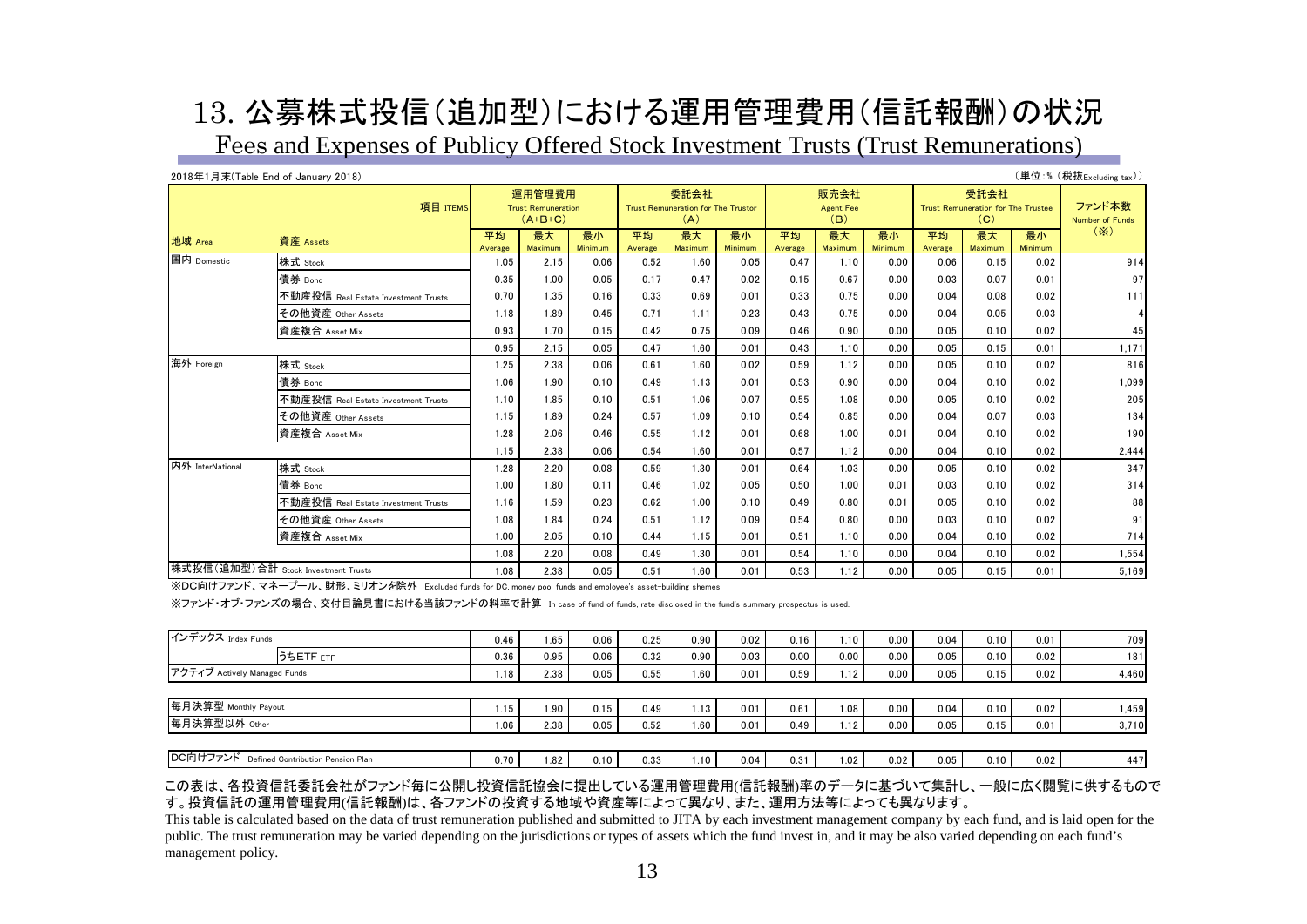### 14. 公募株式投信(追加型)における販売手数料の状況 Fees and Expenses of Publicy Offered Stock Investment Trusts(Sales Charges)

2018年1月末(Table End of January 2018)

|                  |                                     |       | ファンド本数<br><b>Number of Funds</b> |                    |         | 純資産総額(億円)<br><b>Total Net Assets</b><br>(100 million yen) |                            | 販売手数料(%(税抜))<br>Sales Charge (Excluding tax)<br>(96) |               |                     |         |  |
|------------------|-------------------------------------|-------|----------------------------------|--------------------|---------|-----------------------------------------------------------|----------------------------|------------------------------------------------------|---------------|---------------------|---------|--|
| 投資対象地域 Area      | 投資対象資産 Assets                       |       | うちノーロード                          | ノーロード割合<br>No-load |         | うちノーロード<br>No-load                                        | ノーロード割合<br>No-load<br>(96) | 平均<br>Average                                        | 最大<br>Maximum |                     | 最小      |  |
|                  |                                     |       | No-load                          | (96)               |         |                                                           |                            |                                                      |               | 本数<br><b>Number</b> | Minimum |  |
| 国内 Domestic      | 株式 Stock                            | 719   | 60                               | 8.34               | 75.896  | 5.617                                                     | 7.40                       | 2.27                                                 | 4.00          |                     | 0.00    |  |
|                  | 債券 Bond                             | 73    | 27                               | 36.99              | 8.163   | 1.415                                                     | 17.33                      | 0.51                                                 | 3.00          |                     | 0.00    |  |
|                  | 不動産投信 Real Estate Investment Trusts | 88    | 11                               | 12.50              | 25.384  | 257                                                       | 1.01                       | 1.97                                                 | 3.00          | 36                  | 0.00    |  |
|                  | その他資産 Other Assets                  | 3     | $\Omega$                         | 0.00               | 139     | C                                                         | 0.00                       | 2.27                                                 | 3.00          |                     | 0.00    |  |
|                  | 資産複合 Asset Mix                      | 39    |                                  | 17.95              | 5.398   | 45                                                        | 0.83                       | 1.72                                                 | 3.00          | 19                  | 0.00    |  |
|                  |                                     | 922   | 105                              | 11.39              | 114.978 | 7.334                                                     | 6.38                       | 2.08                                                 | 4.00          |                     | 0.00    |  |
| 海外 Foreign       | 株式 Stock                            | 720   | 76                               | 10.56              | 62.582  | 3.248                                                     | 5.19                       | 2.48                                                 | 4.00          |                     | 0.00    |  |
|                  | 債券 Bond                             | 1.013 | 47                               | 4.64               | 103.152 | 869                                                       | 0.84                       | 2.40                                                 | 5.00          |                     | 0.00    |  |
|                  | 不動産投信 Real Estate Investment Trusts | 178   | 17                               | 9.55               | 42.797  | 270                                                       | 0.63                       | 2.42                                                 | 3.50          | 30                  | 0.00    |  |
|                  | その他資産 Other Assets                  | 123   |                                  | 4.07               | 5.611   | 95                                                        | 1.69                       | 2.45                                                 | 4.00          |                     | 0.00    |  |
|                  | 資産複合 Asset Mix                      | 181   | 2                                | 1.10               | 17.926  | 55                                                        | 0.31                       | 2.70                                                 | 4.00          |                     | 0.00    |  |
|                  |                                     | 2.215 | 147                              | 6.64               | 232.068 | 4.537                                                     | 1.96                       | 2.46                                                 | 5.00          |                     | 0.00    |  |
| 内外 InterNational | 株式 Stock                            | 316   | 24                               | 7.59               | 81.528  | 2.048                                                     | 2.51                       | 2.67                                                 | 4.00          |                     | 0.00    |  |
|                  | 債券 Bond                             | 280   | 20                               | 7.14               | 31.321  | 1.343                                                     | 4.29                       | 2.17                                                 | 3.50          |                     | 0.00    |  |
|                  | 不動産投信 Real Estate Investment Trusts | 71    |                                  | 1.41               | 15.503  | 30                                                        | 0.19                       | 2.86                                                 | 4.00          |                     | 0.00    |  |
|                  | その他資産 Other Assets                  | 82    | $\Omega$                         | 0.00               | 4.822   | $\sqrt{ }$                                                | 0.00                       | 2.41                                                 | 3.50          |                     | 0.00    |  |
|                  | 資産複合 Asset Mix                      | 642   | 99                               | 15.42              | 61.622  | 10.732                                                    | 17.42                      | 1.78                                                 | 4.00          | 14                  | 0.00    |  |
|                  |                                     | 1.391 | 144                              | 10.35              | 194.797 | 14.154                                                    | 7.27                       | 2.15                                                 | 4.00          | 22                  | 0.00    |  |
|                  | 追加株式投信合計 Stock Investment Trusts    | 4.528 | 396                              | 8.75               | 541.843 | 26.025                                                    | 4.80                       | 2.29                                                 | 5.00          | $\mathfrak{p}$      | 0.00    |  |

※DC向けファンド、ラップ、マネープール、財形、ミリオンを除外 Excluded funds for DC, investment trusts for wrap account, money pool funds and employee's asset-building shemes.

| インデックス型 Index Funds           | 422   | 201 | 47.63 | 37.285  | 9.664         | 25.92 | 0.68 | 3.00 | 0.00 |
|-------------------------------|-------|-----|-------|---------|---------------|-------|------|------|------|
| アクティブ型 Actively Managed Funds | 4.106 | 195 | 4.75  | 504.558 | 16.361        | 3.24  | 2.45 | 5.00 | 0.00 |
|                               |       |     |       |         |               |       |      |      |      |
| 毎月決算型 Monthly Payout          | .430  |     | 0.84  | 281.352 | 348<br>______ | 0.12  | 2.65 | 5.00 | 0.00 |
| 毎月決算型以外 Other                 | 3.098 | 384 | 12.40 | 260.491 | 25.677        | 9.86  | 2.12 | 4.00 | 0.00 |

#### この表は、各投資信託委託会社が投資信託協会に提出しているファンド毎の販売手数料データに基づいて集計し、一般に広く閲覧に供するものです。実際の販売手数料に ついては、同じファンドでも販売会社によって異なる場合があります。

This table is calculated based on the data of sales charge submitted to JITA by each investment management company by each fund, and is laid open for the public. The sales charge may differ depending on each distributing company even in the same fund.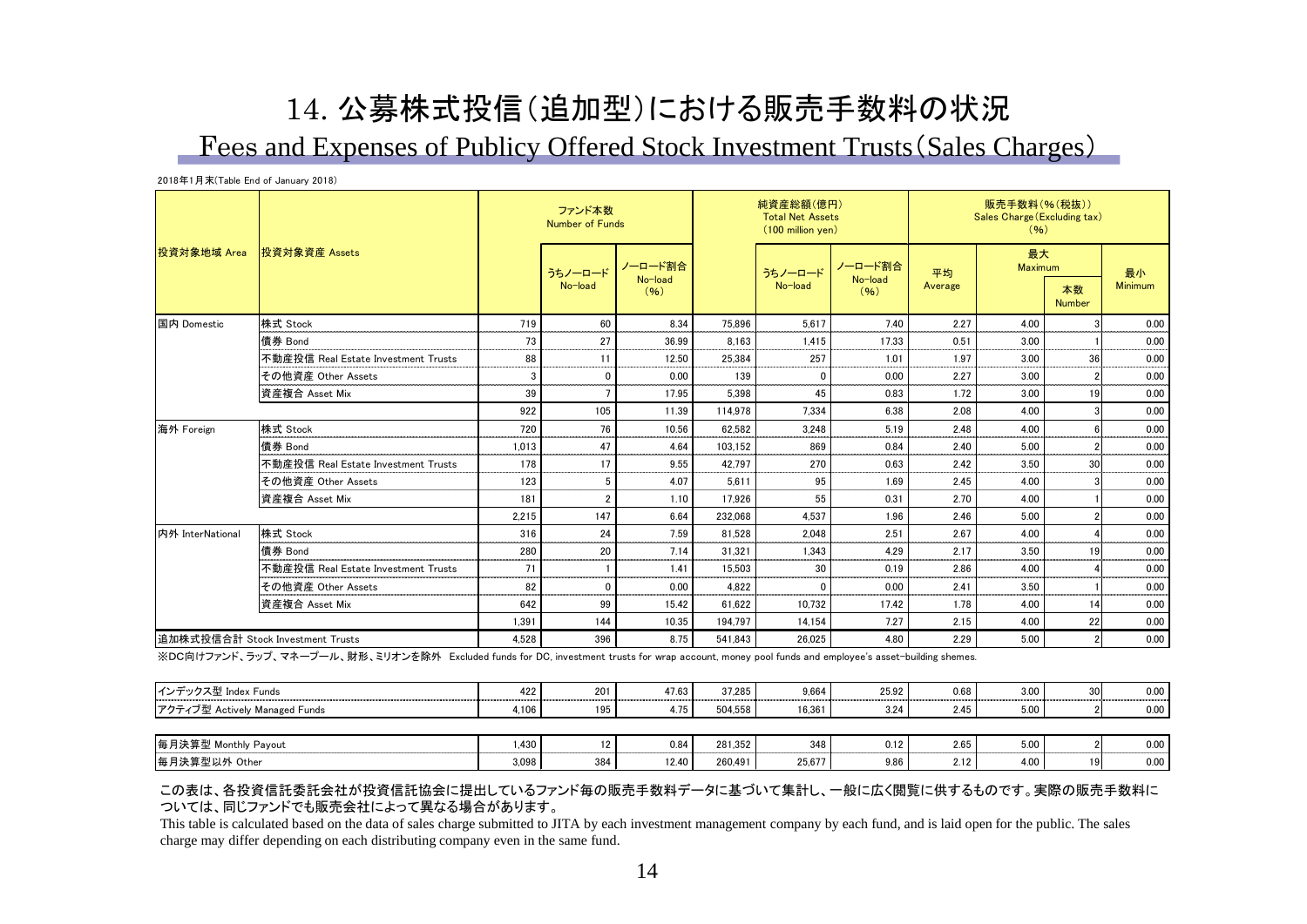15. 公募株式投信(除くETF)の平均保有期間の推移 Average holding period of Publicly Offered Stock Investment Trusts (Excluding ETFs)



平均保有期間=年間純資産平均(月末純資産の平均)÷年間解約・償還額

Average holding period = The average of total net assets  $\div$  Total amount of cancellation and redemption amount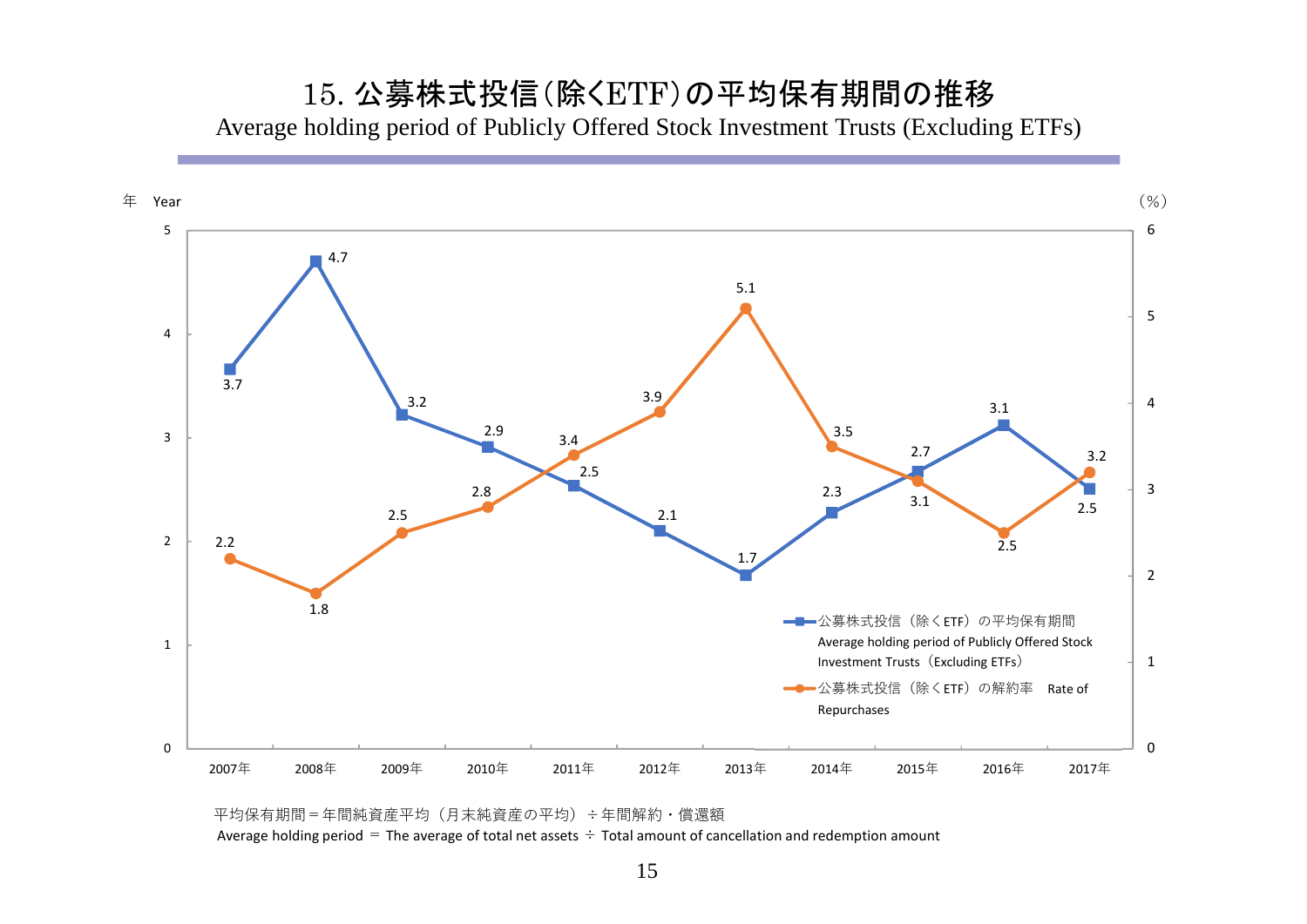### 16. 上場REITの純資産総額 Total Net Assets of Listed REITs

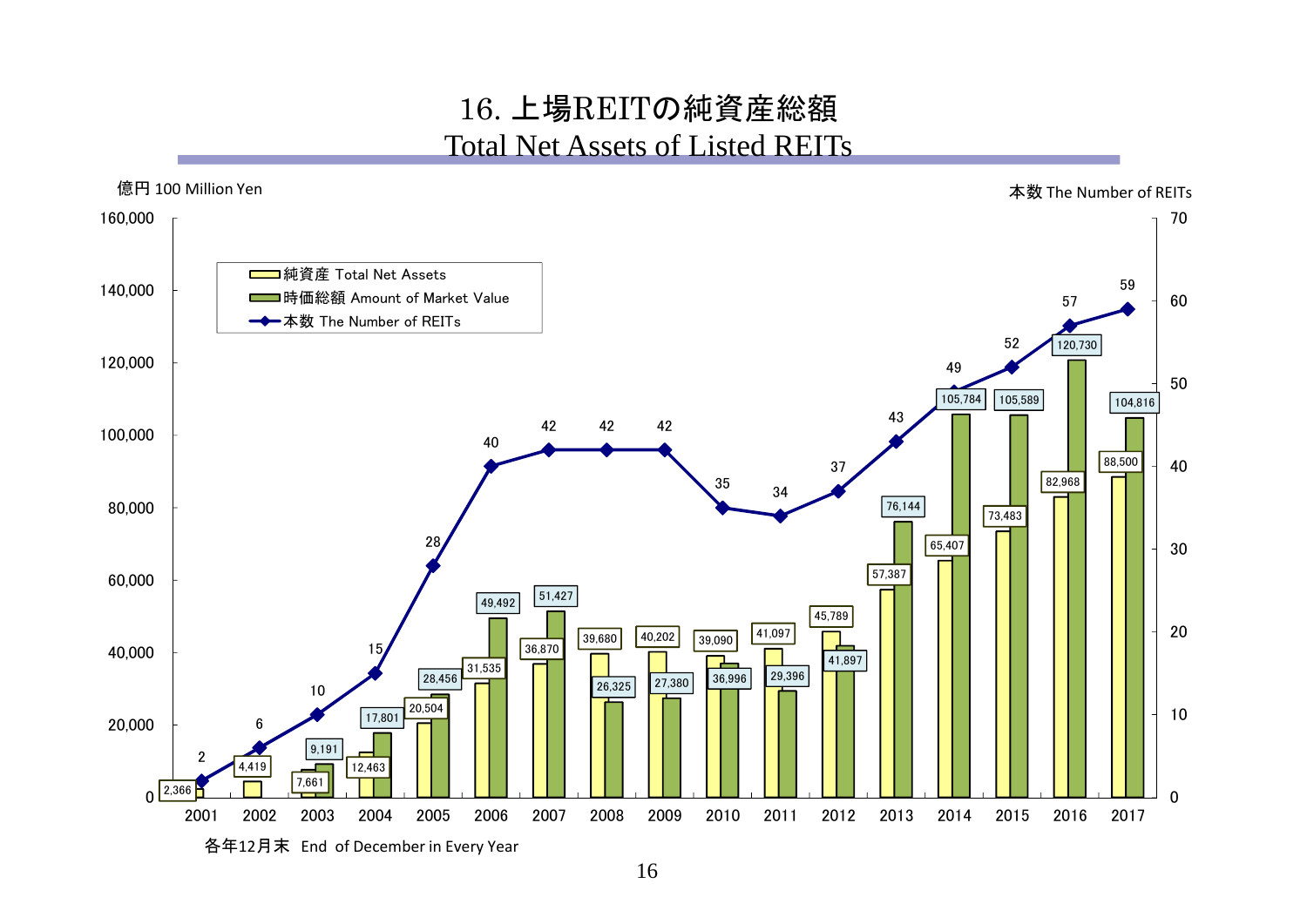#### 17. 確定拠出年金(DC)向けファンドの市場規模(推計) Total Net Assets of Investment Trusts For Defined Contribution Pension Plan



※データは推計ベースであり、その正確性を保証するものではなく、今後変更されることがあります。

The figures are based on estimated data, therefore, we don't ensure those accuracy. And the figures are subject to change in the future.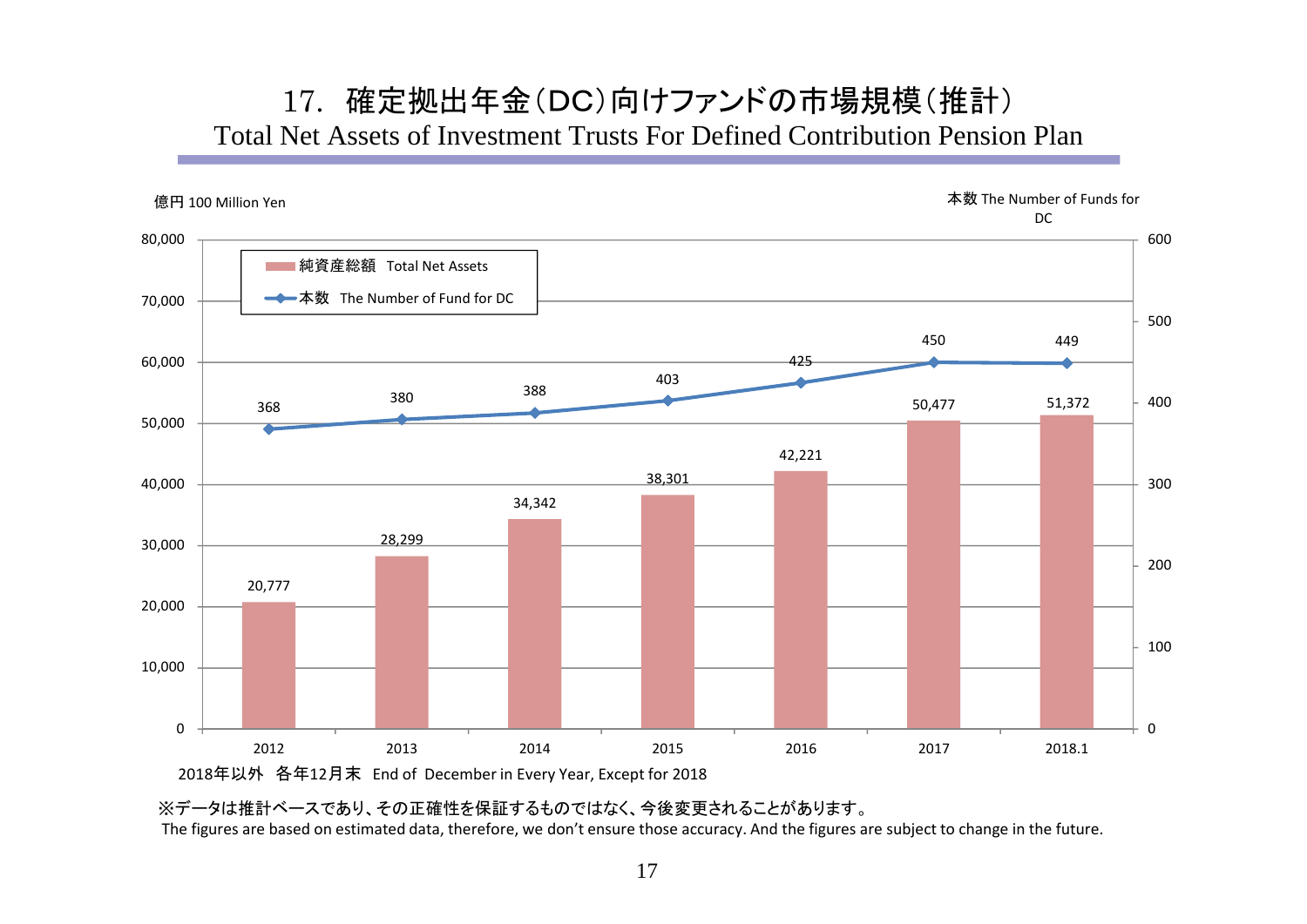## 18.ラップ向けファンドの市場規模(推計) Total Net Assets of Investment Trusts For Wrap Account



2018年以外 各年12月末 End of December in Every Year, Except for 2018

※データは推計ベースであり、その正確性を保証するものではなく、今後変更されることがあります。

The figures are based on estimated data, therefore, we don't ensure those accuracy. And the figures are subject to change in the future.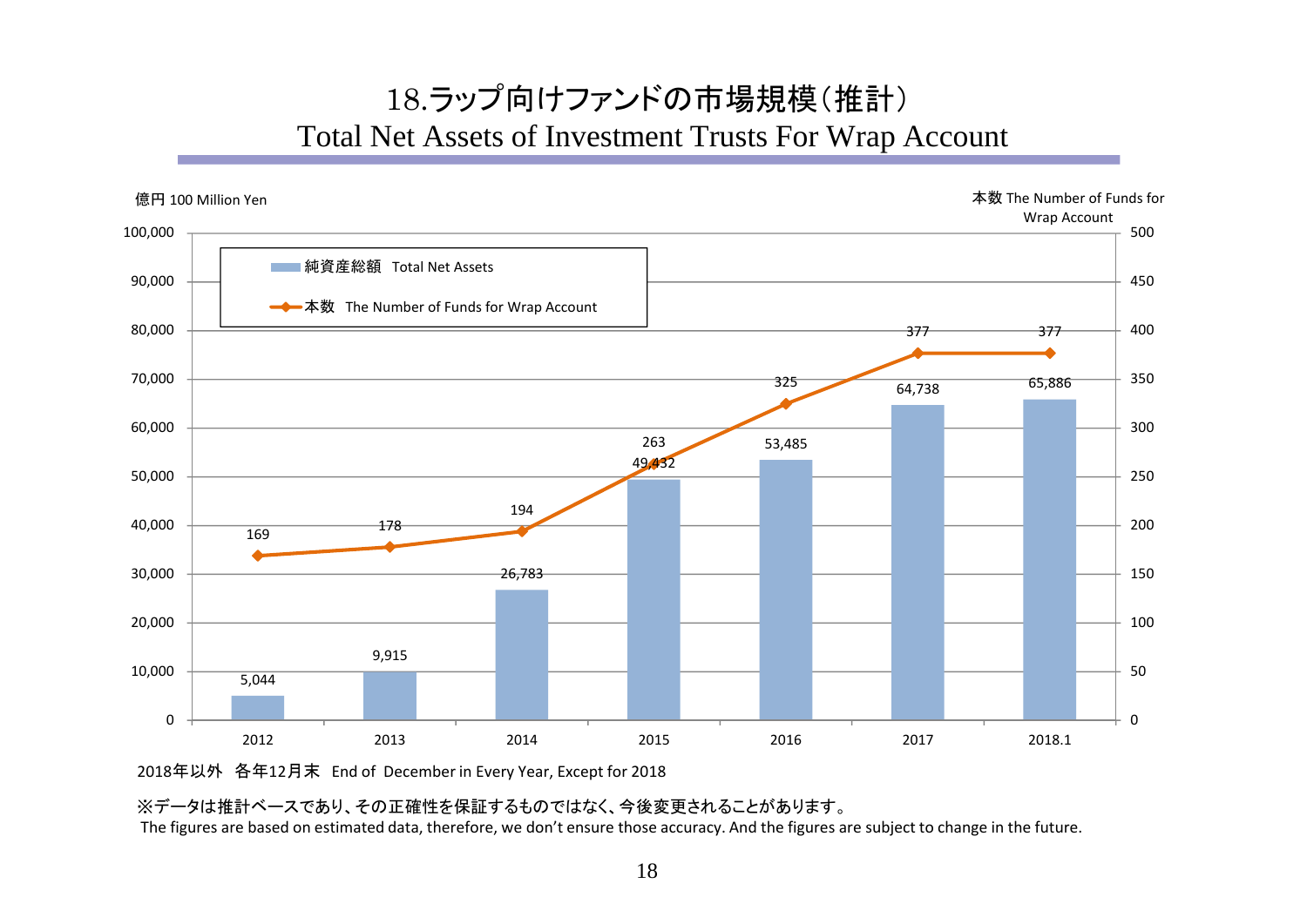## 19. 契約型私募投信の純資産総額の推移

Total Net Assets of Privately Placed Investment Trusts

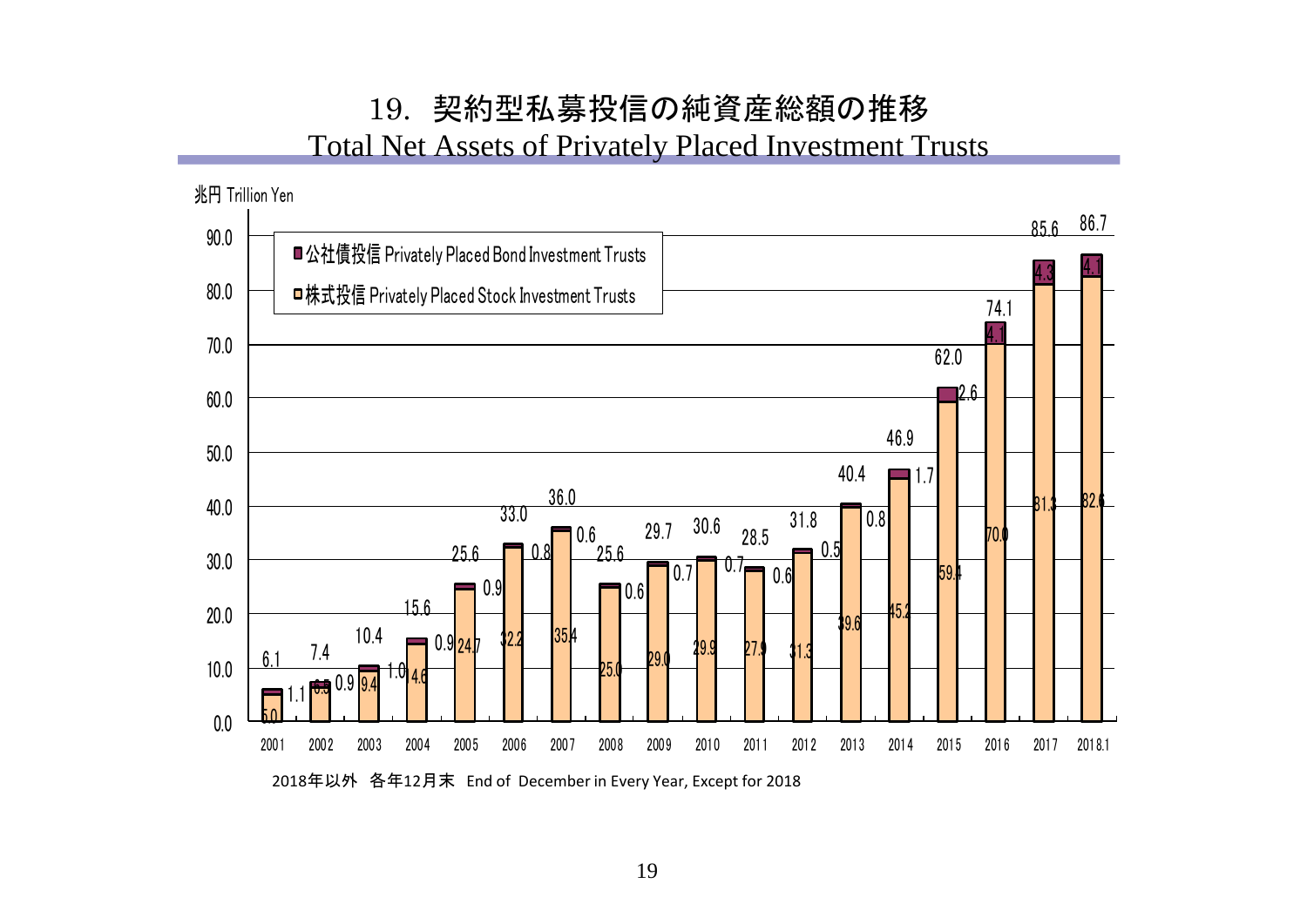## 20. 主要国における個人金融資産構成の比率

Ratio of Individual Financial Assets Structure in the Major Countries

#### -2017年第3Qにおける、日本の個人金融資産に占める投資信託の比率は5.62%。

その他 Others, Percentage of investment trusts occupied in Japanese individual financial Assets are 5.62% in end of September 2017.



9.2%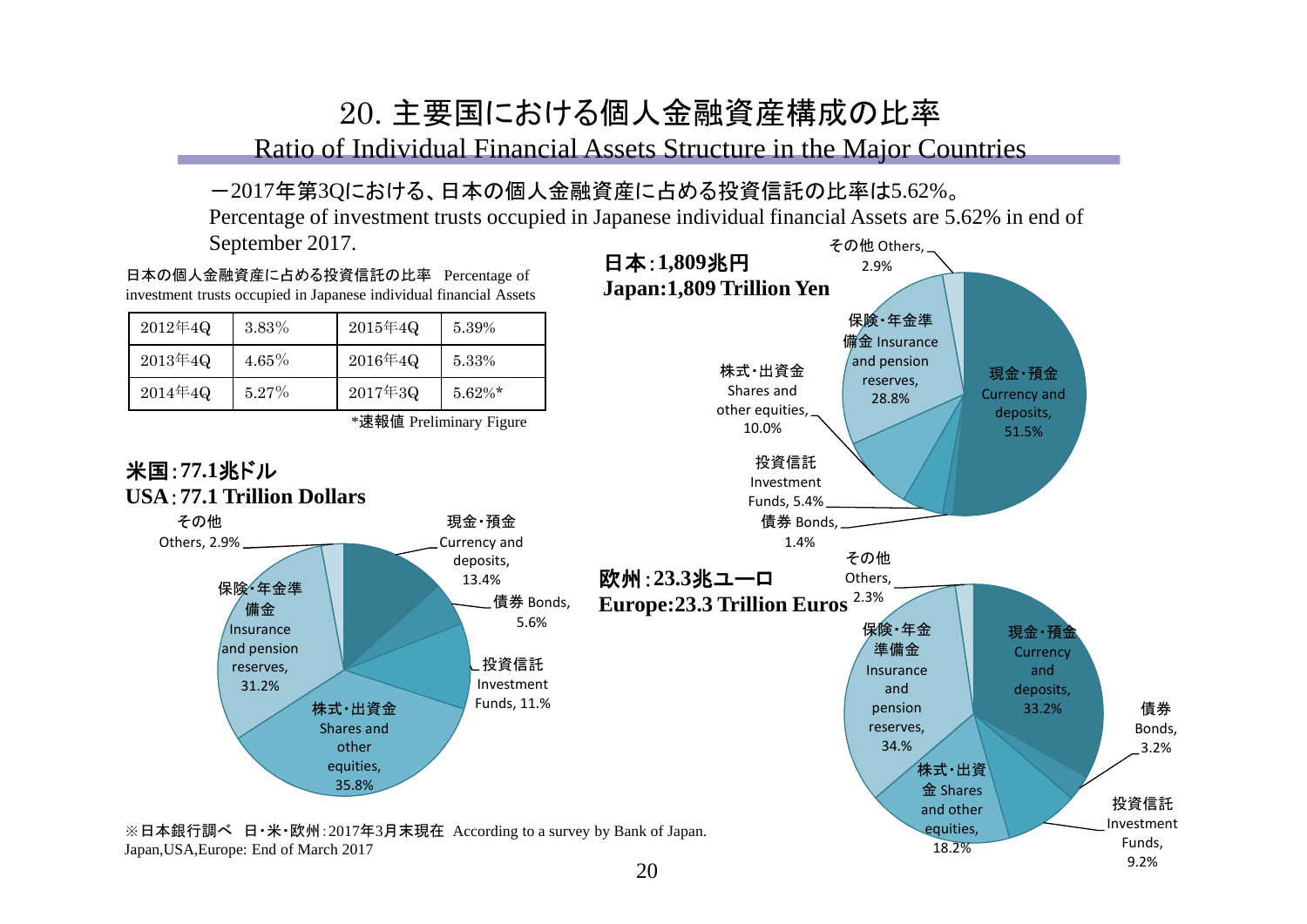### 21. 投資信託の世界統計 World Statistics of Investment Funds



世界の規制オープンエンド投資信託の残高(兆ドル、四半期末) Total Net Assets of Open-end Investment Funds in World (Trillion dollar/ End of Quarter)

投信残高上位**10**カ国(**2017**年**9**月末) **Top 10 Countries of Amount of Total Net Assets of Investment Funds (End of September 2017)**

|          | 国名<br>Country         | 残高(10億ドル)<br><b>Total Net Assets</b><br>(Billion US Dollars) |    | 国名<br>Country         | 残高(10億ドル)<br><b>Total Net Assets</b><br>(Billion US Dollars) |
|----------|-----------------------|--------------------------------------------------------------|----|-----------------------|--------------------------------------------------------------|
| 1        | 米国 USA                | 21,231                                                       | 6  | オーストラリア<br>Australia  | 2,086                                                        |
| $\bf{2}$ | ルクセンブルグ<br>Luxembourg | 4,766                                                        | 7  | 英国 UK                 | 1,820                                                        |
| 3        | アイルランド<br>Ireland     | 2,712                                                        | 8  | 日本<br>Japan           | 1,662                                                        |
| 4        | フランス<br>France        | 2,280                                                        | 9  | 中国<br>China           | 1,583                                                        |
| 5        | ドイツ<br>Germany        | 2,255                                                        | 10 | ブラジル<br><b>Brazil</b> | 1,266                                                        |

2015年第1四半期より、IIFAはオープンエンド型投資信託の集計対象範囲を拡大、すなわち、上場投信、機関投資家向けファンド、元本保証/保全型ファンド等を追加している。 From the 1Q 2015, IIFA has expanded the aggregate scope of statistics. In other words, IIFA added ETFs, institutional funds, guaranteed /protected funds in the statistics.